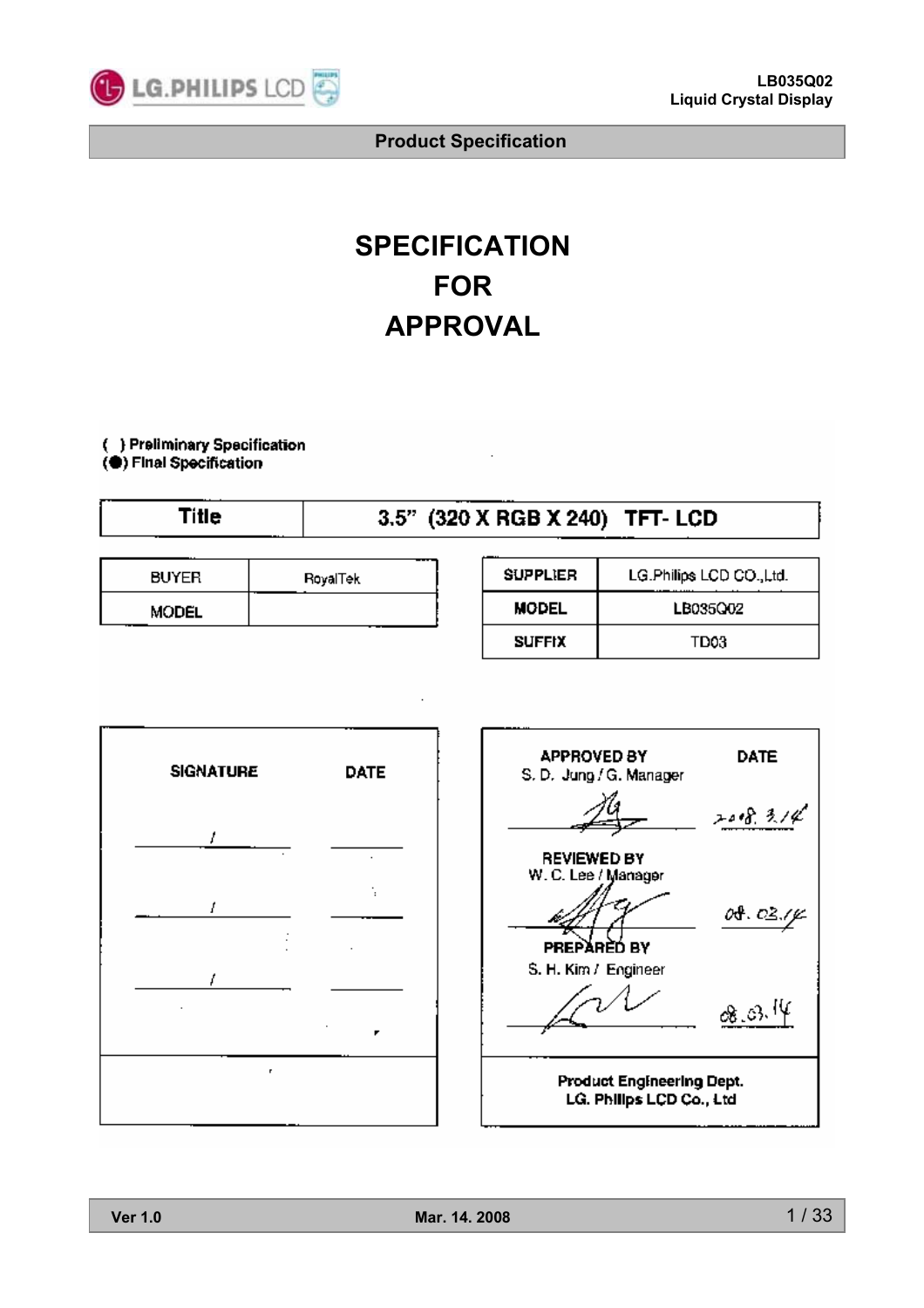

# **Contents**

| No.          | <b>Item</b>                              | Page |
|--------------|------------------------------------------|------|
| 0            | <b>Record of Revisions</b>               | 3    |
| 1            | General Description                      | 4    |
| $\mathbf{2}$ | Interface [Input Terminal]               | 6    |
| 3            | Absolute Maximum Ratings                 | 9    |
| 4            | <b>Electrical Characteristics</b>        | 10   |
| 5            | <b>Touch Screen Panel Specifications</b> | 11   |
| 6            | <b>Optical Characteristics</b>           | 15   |
| 7            | <b>Mechanical Characteristics</b>        | 19   |
| 8            | <b>Operation Specifications</b>          | 20   |
| 9            | Power On/Off Sequence                    | 26   |
| 10           | <b>Reliability Test</b>                  | 29   |
| 11           | <b>Outline Dimension</b>                 | 30   |
| 12           | Packing                                  | 31   |
| 13           | Precautions                              | 32   |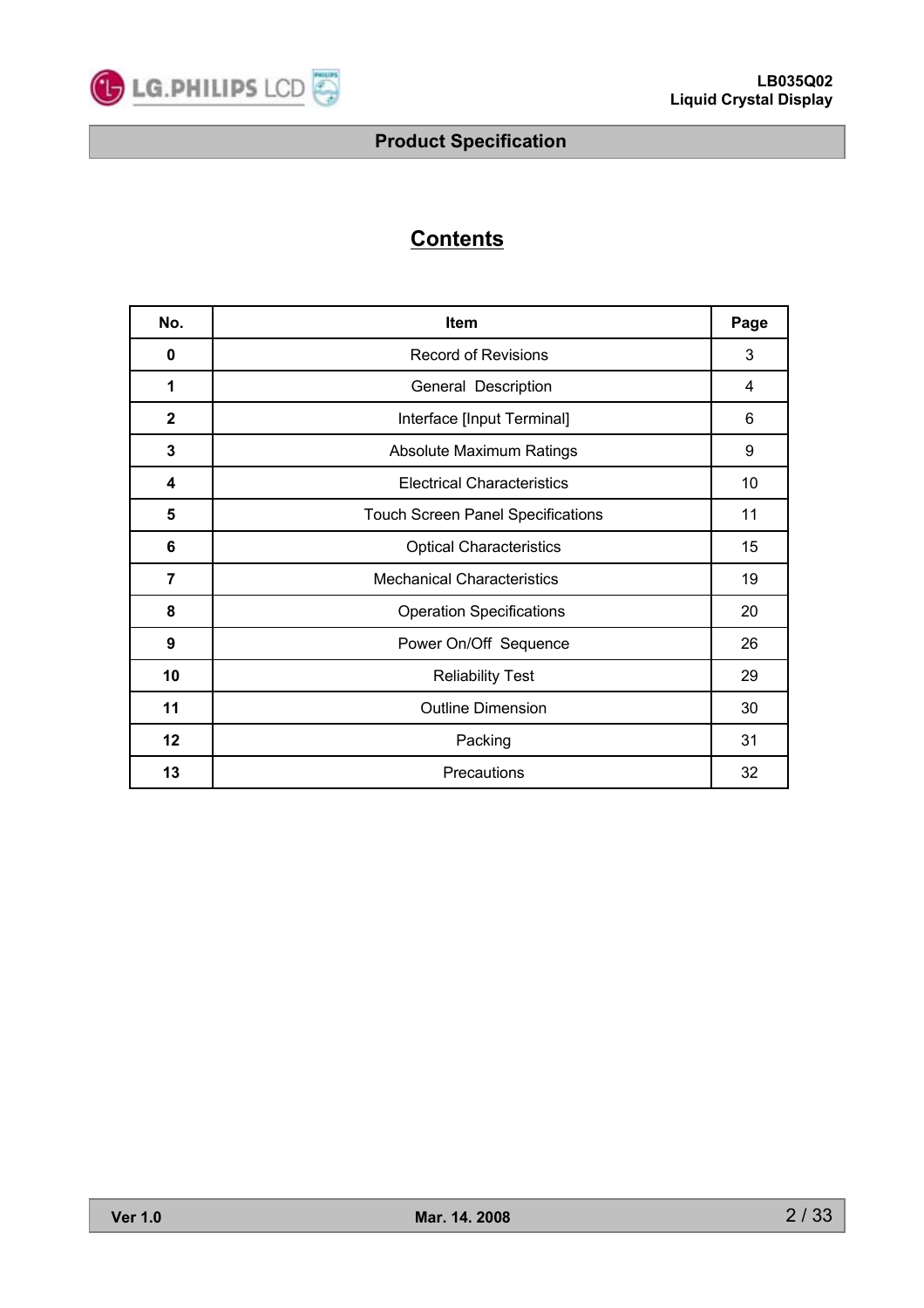

### **RECORD OF REVISIONS**

| Revision No | <b>Revision Date</b> | Page                     | Description | Note   |
|-------------|----------------------|--------------------------|-------------|--------|
| $1.0\,$     | Mar. 14. 2008        | $\overline{\phantom{a}}$ | Final       |        |
|             |                      |                          |             |        |
|             |                      |                          |             |        |
|             |                      |                          |             |        |
|             |                      |                          |             |        |
|             |                      |                          |             |        |
|             |                      |                          |             |        |
|             |                      |                          |             |        |
|             |                      |                          |             |        |
|             |                      |                          |             |        |
|             |                      |                          |             |        |
|             |                      |                          |             |        |
|             |                      |                          |             |        |
|             |                      |                          |             |        |
|             |                      |                          |             |        |
|             |                      |                          |             |        |
|             |                      |                          |             |        |
|             |                      |                          |             |        |
|             |                      |                          |             |        |
|             |                      |                          |             |        |
|             |                      |                          |             |        |
|             |                      |                          |             |        |
|             |                      |                          |             |        |
|             |                      |                          |             |        |
|             |                      |                          |             |        |
|             |                      |                          |             | .      |
| .           |                      |                          |             |        |
|             |                      |                          |             |        |
| .           |                      |                          |             | .<br>. |
| .           |                      |                          |             | .      |
|             |                      |                          |             | .      |
|             |                      |                          |             |        |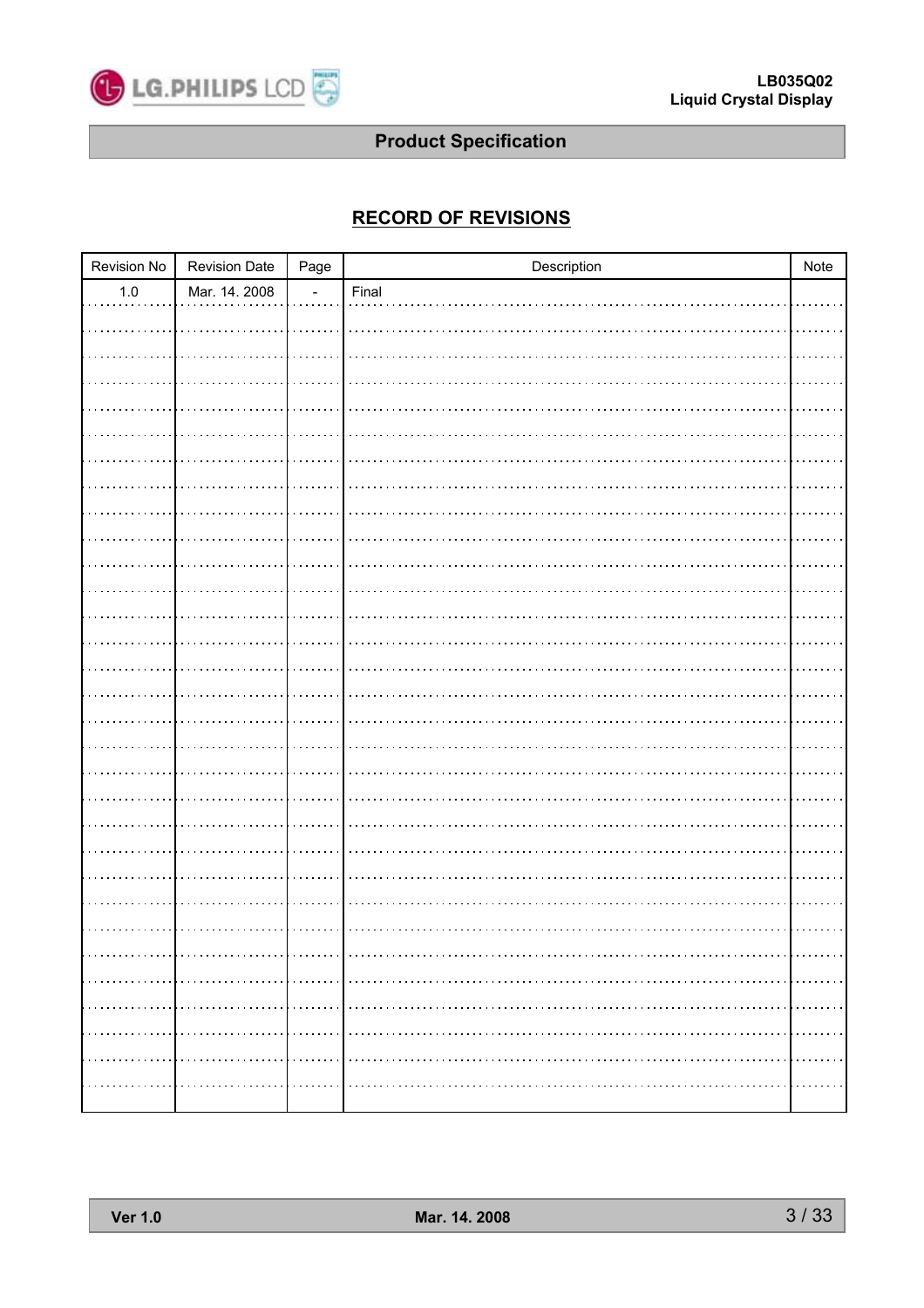

### **1. General Description**

### **1-1. Description**

The LB035Q02 is a Color Active Matrix Liquid Crystal Display with a white LED backlight assembly. The matrix employs a-Si Thin Film Transistor as the active element. It is a transmissive type display operating in the normally white mode. This module is a diagonal 3.5 inch with the Landscape typed qVGA resolution.

The LB035Q02 is intended to support displays. [PND(Portable Navigation Device), PMP(Portable Multimedia Player) and others]

### **1-2. Block Diagram**

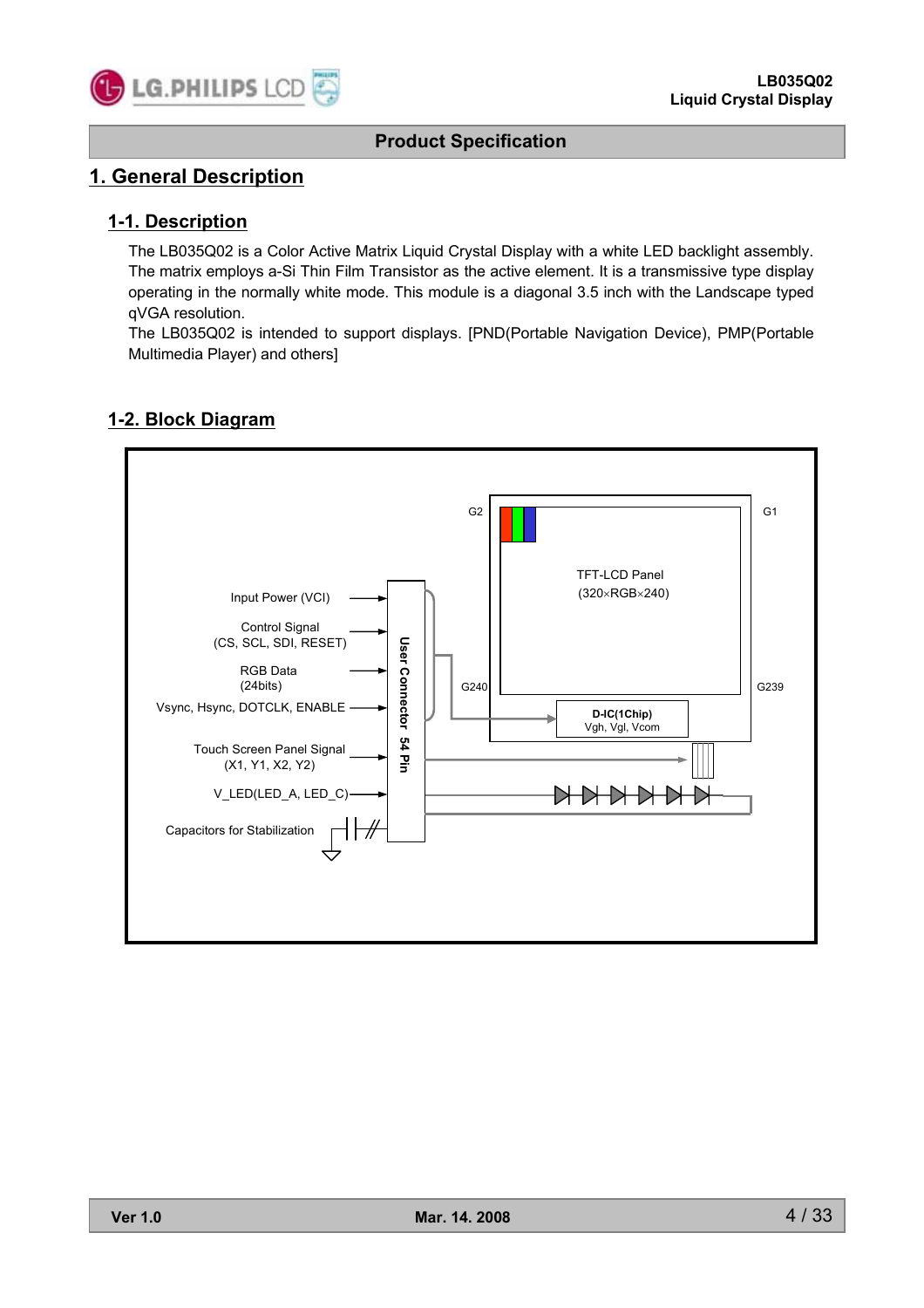

### **1-3. Features**

| <b>PARAMETER</b>         | <b>SPECIFICATION</b>                           | <b>REMARK</b>                |
|--------------------------|------------------------------------------------|------------------------------|
| Active Screen Size       | 3.5 inches                                     | Diagonal                     |
| <b>Outline Dimension</b> | 76.9[H] x 63.9[V] x 4.25t[D](with Touch Panel) | [mm]                         |
| Active Area              | 70.08[H] x 52.56[V]                            | [mm]                         |
| Number of dots           | 320[H] x RGB x 240[V]                          |                              |
| Dot Pitch                | $0.073 \times 0.219$                           | [mm]                         |
| <b>Pixel Arrangement</b> | Stripe type                                    |                              |
| Display Mode             | Transmissive                                   |                              |
| <b>Display Color</b>     | Pseudo-16M                                     | colors                       |
| <b>Viewing Direction</b> | 6 o'clock                                      | 12 o'clock<br>(good viewing) |
| Color Filter Array       | <b>RGB Vertical Stripe</b>                     |                              |
| Signal Interface         | Digital RGB + SPI Interface                    |                              |
| Weight                   | 41g                                            |                              |
| <b>Backlight</b>         | 6 LED <sub>s</sub>                             | Serial Type                  |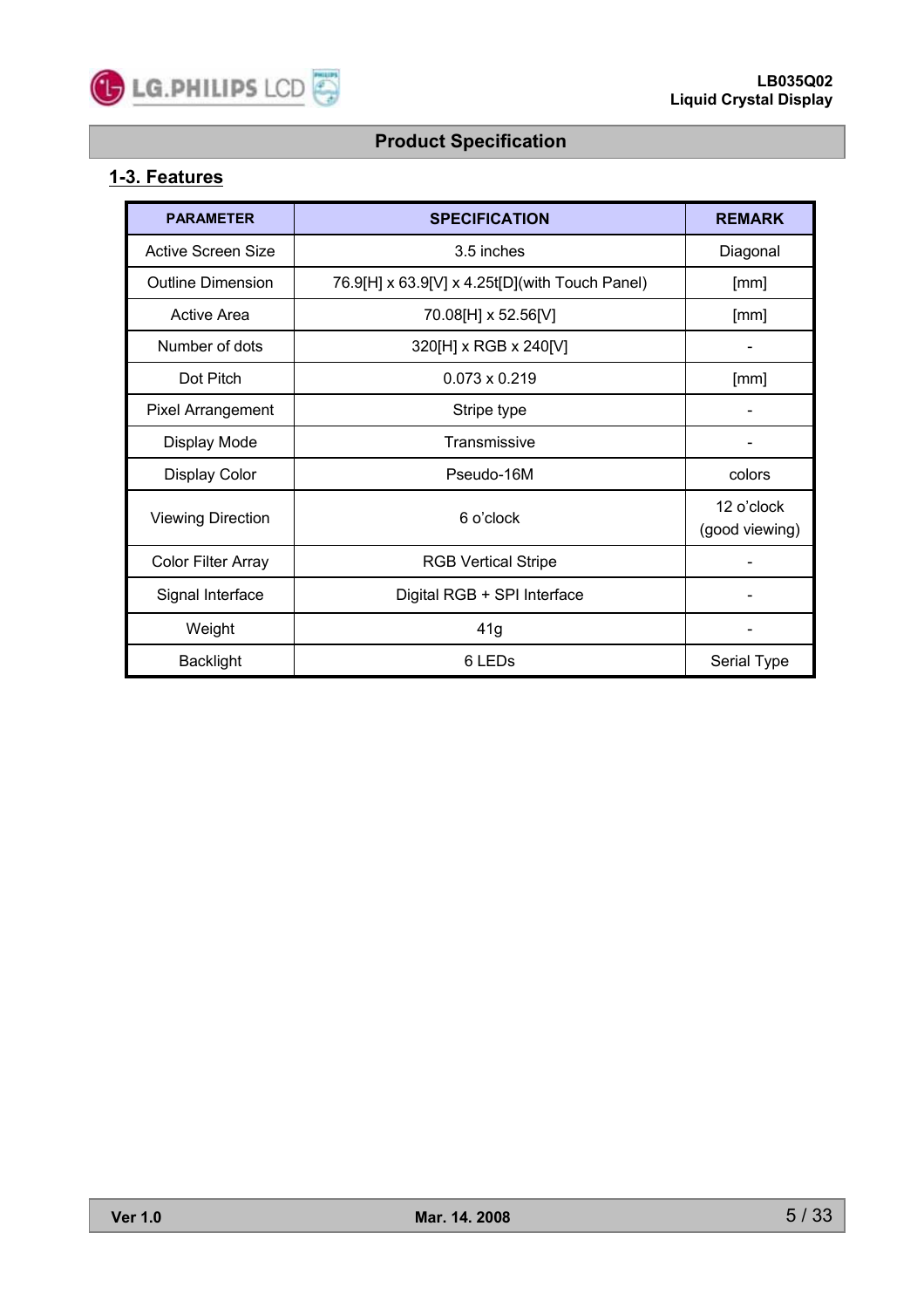

### **2. Interface Connections**

This LCD employs one interface connection for the operation of module, LED B/L and TSP. The pin configuration for the connector is shown in the table below.

(LCD Connector: FPC(54Pin 0.5mm pitch), Mating Connector: LD09T4-54NB(Sumiko) or equivalent

| Pin                         | Symbol                            | Description           | I/O                      | Remark |
|-----------------------------|-----------------------------------|-----------------------|--------------------------|--------|
| 1                           | LED_C                             | LED_Cathode           | I                        |        |
| 2                           | $LED_C$                           | LED_Cathode           | $\mathsf{I}$             |        |
| 3                           | LED_A                             | LED_Anode             | L                        |        |
| 4                           | LED_A                             | LED_Anode             | I                        |        |
| 5                           | NC                                | No Connect            | $\overline{a}$           |        |
| 6                           | NC                                | No Connect            | $\overline{\phantom{0}}$ |        |
| 7                           | <b>NC</b>                         | No Connect            | $\overline{\phantom{0}}$ |        |
| 8                           | <b>RESET</b>                      | System Reset          | L                        |        |
| 9                           | CS                                | Chip Select           | I                        |        |
| $10\,$                      | SCL                               | Serial Clock Line     | I                        |        |
| 11                          | SDI                               | Serial Data Input     | I                        |        |
| 12                          | PD <sub>0</sub>                   | BB0, Blue Data [LSB]  | L                        |        |
| 13                          | PD <sub>1</sub>                   | BB1, Blue Data        | I                        |        |
| 14                          | PD <sub>2</sub>                   | BB2, Blue Data        | I                        |        |
| 15                          | PD <sub>3</sub><br>BB3, Blue Data |                       | I                        |        |
| 16                          | PD4                               | BB4, Blue Data        | I                        |        |
| 17                          | PD <sub>5</sub>                   | BB5, Blue Data        | L                        |        |
| 18                          | PD6                               | BB6, Blue Data        | I                        |        |
| 19                          | PD7                               | BB7, Blue Data [MSB]  | I                        |        |
| 20                          | PD <sub>8</sub>                   | GG0, Green Data [LSB] | I                        |        |
| 21                          | PD <sub>9</sub>                   | GG1, Green Data       | $\mathsf I$              |        |
| 22                          | <b>PD10</b>                       | GG2, Green Data       | $\mathbf{I}$             |        |
| 23                          | <b>PD11</b>                       | GG3, Green Data       | I                        |        |
| 24                          | <b>PD12</b>                       | GG4, Green Data       | I                        |        |
| 25                          | PD <sub>13</sub>                  | GG5, Green Data       | I                        |        |
| $26\,$                      | <b>PD14</b>                       | GG6, Green Data       | I                        |        |
| 27                          | PD <sub>15</sub>                  | GG7, Green Data [MSB] | $\mathsf I$              |        |
| 28                          | PD <sub>16</sub>                  | RR0, Red Data [LSB]   | $\mathsf I$              |        |
| 29                          | PD17                              | RR1, Red Data         | L                        |        |
| 30                          | <b>PD18</b>                       | RR2, Red Data         | I                        |        |
| 31                          | PD <sub>19</sub>                  | RR3, Red Data         | L                        |        |
| 32                          | <b>PD20</b>                       | RR4, Red Data         | $\mathsf I$              |        |
| 33<br>PD21<br>RR5, Red Data |                                   | $\mathsf I$           |                          |        |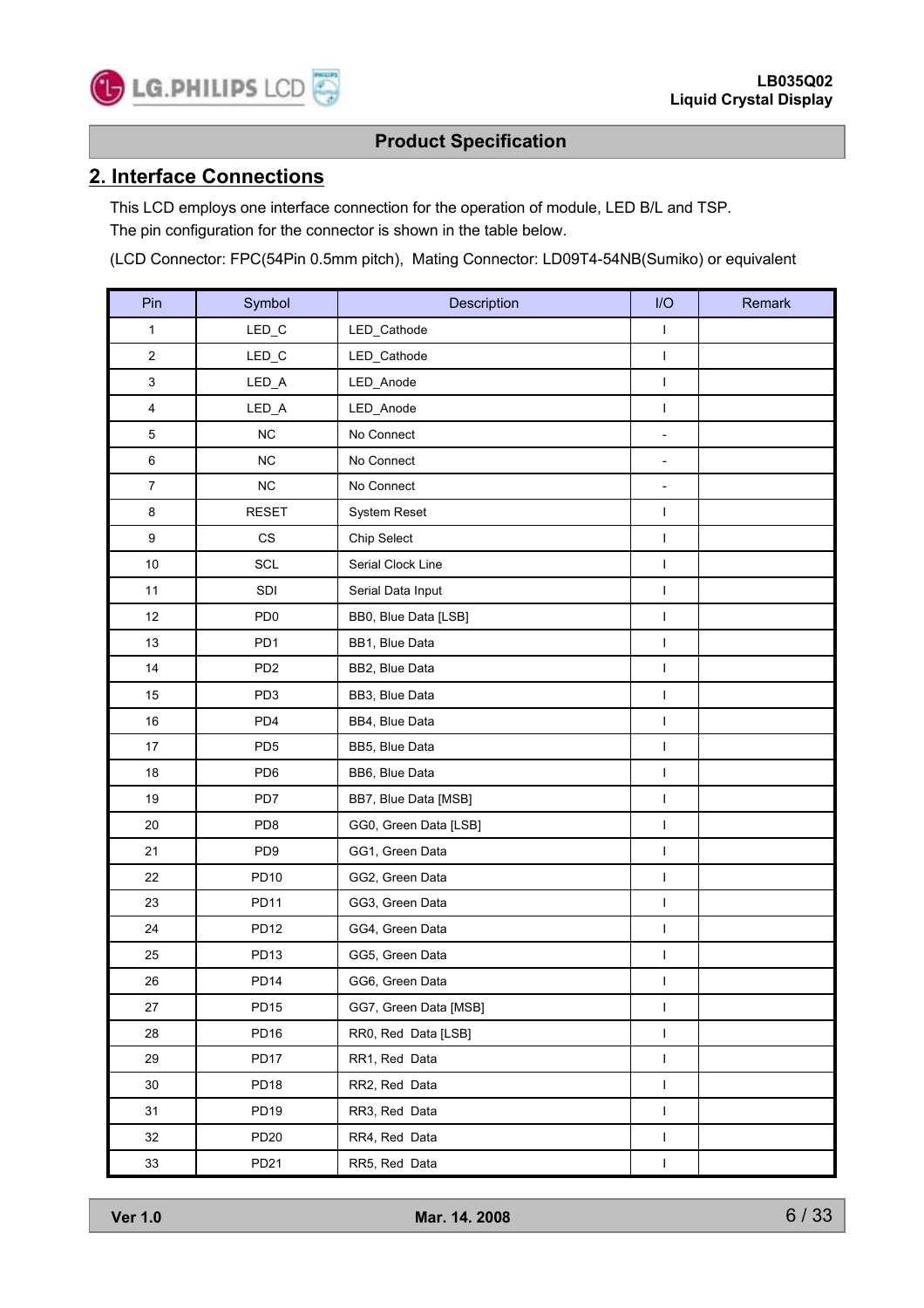

| Pin | Symbol           | Description                          | I/O                      | Remark |
|-----|------------------|--------------------------------------|--------------------------|--------|
| 34  | <b>PD22</b>      | RR6, Red Data                        | ı                        |        |
| 35  | PD <sub>23</sub> | RR7, Red Data [MSB]                  | $\mathbf{I}$             |        |
| 36  | <b>HSYNC</b>     | Horizontal Sync Signal               | $\mathbf{I}$             |        |
| 37  | <b>VSYNC</b>     | Vertical Sync Signal                 | I                        |        |
| 38  | <b>DOTCLK</b>    | Dot Clock                            | $\mathbf{I}$             |        |
| 39  | Y2               | Top-electrode-differential analog    | $\overline{\phantom{a}}$ |        |
| 40  | X1               | Right-electrode-differential analog  | $\overline{1}$           |        |
| 41  | <b>VCI</b>       | Power                                | $\mathbf{I}$             |        |
| 42  | <b>VCI</b>       | Power                                | $\mathbf{I}$             |        |
| 43  | Y1               | Bottom-electrode-differential analog | $\mathbf{I}$             |        |
| 44  | X <sub>2</sub>   | Left-electrode-differential analog   | T                        |        |
| 45  | Dummy            | Dummy                                | $\overline{\phantom{a}}$ |        |
| 46  | SDO              | Serial Data Output                   | $\circ$                  |        |
| 47  | Dummy            | Dummy                                | $\overline{\phantom{a}}$ |        |
| 48  | <b>NC</b>        | No Connect                           | $\overline{\phantom{a}}$ |        |
| 49  | <b>NC</b>        | No Connect                           | $\overline{\phantom{a}}$ |        |
| 50  | <b>NC</b>        | No Connect                           | $\overline{\phantom{a}}$ |        |
| 51  | Dummy            | Dummy                                | $\overline{\phantom{a}}$ |        |
| 52  | <b>ENABLE</b>    | Data Enable                          | $\overline{1}$           |        |
| 53  | <b>GND</b>       | Ground                               | T                        |        |
| 54  | <b>GND</b>       | Ground                               | $\mathbf{I}$             |        |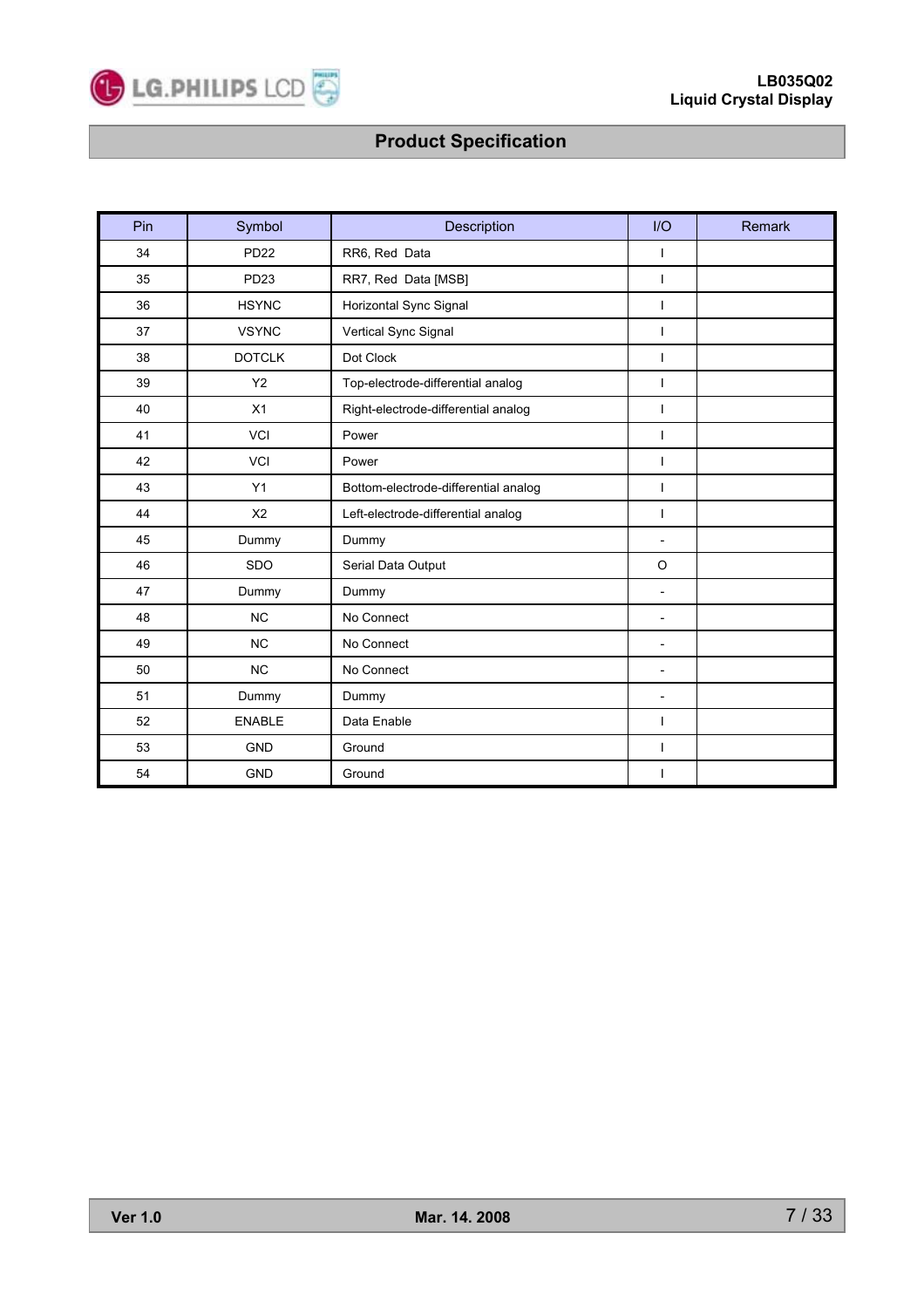

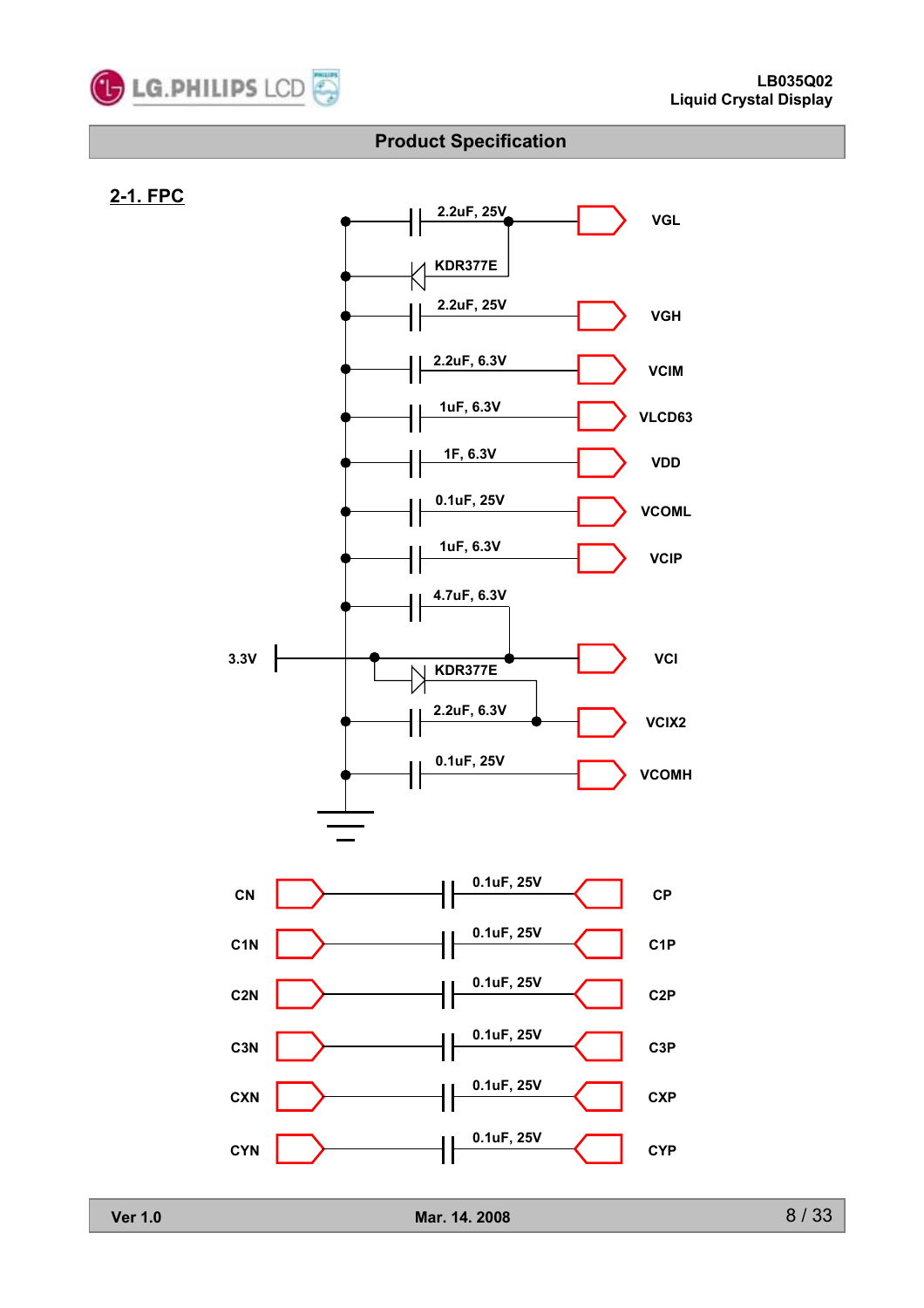

### **3. Absolute Maximum Ratings**

If used the beyond absolute maximum ratings, this device can permanently be damaged. It is strongly recommended to use this device at a condition for normal operation.

| <b>PARAMETER</b>             | <b>SYMBOL</b>              | <b>CONDITION</b>          | MIN.   | MAX. | <b>UNIT</b> | <b>REMARK</b>            |
|------------------------------|----------------------------|---------------------------|--------|------|-------------|--------------------------|
| Power Supply Voltage         | VCI                        | $T_a = 25^{\circ}C$       | $-0.3$ | 5.0  | v           | $\overline{\phantom{a}}$ |
| <b>LED Forward Current</b>   | I۴                         | $T_a = 25^\circ \text{C}$ |        | 25   | mA          | [Note 3-1]               |
| <b>Operating Temperature</b> | $\mathsf{T}_{\mathsf{OP}}$ |                           | $-20$  | 70   | ົ           | [Note 3-2, 3]            |
| Storage Temperature          | $\mathsf{T}_{\texttt{ST}}$ |                           | $-30$  | 80   | ົ           | [Note 3-2, 3]            |

[Note 3-1] Applies for each LED individually

[Note 3-2] If fixed pattern is displayed for a minute, image sticking may appear.

[Note 3-3] Temp.  $\leq 60^{\circ}$  , Humidity 90% RH Max

Temp. > 60℃ , absolute humidity shall be less than 90% RH at 60℃ . No condensation > 40℃

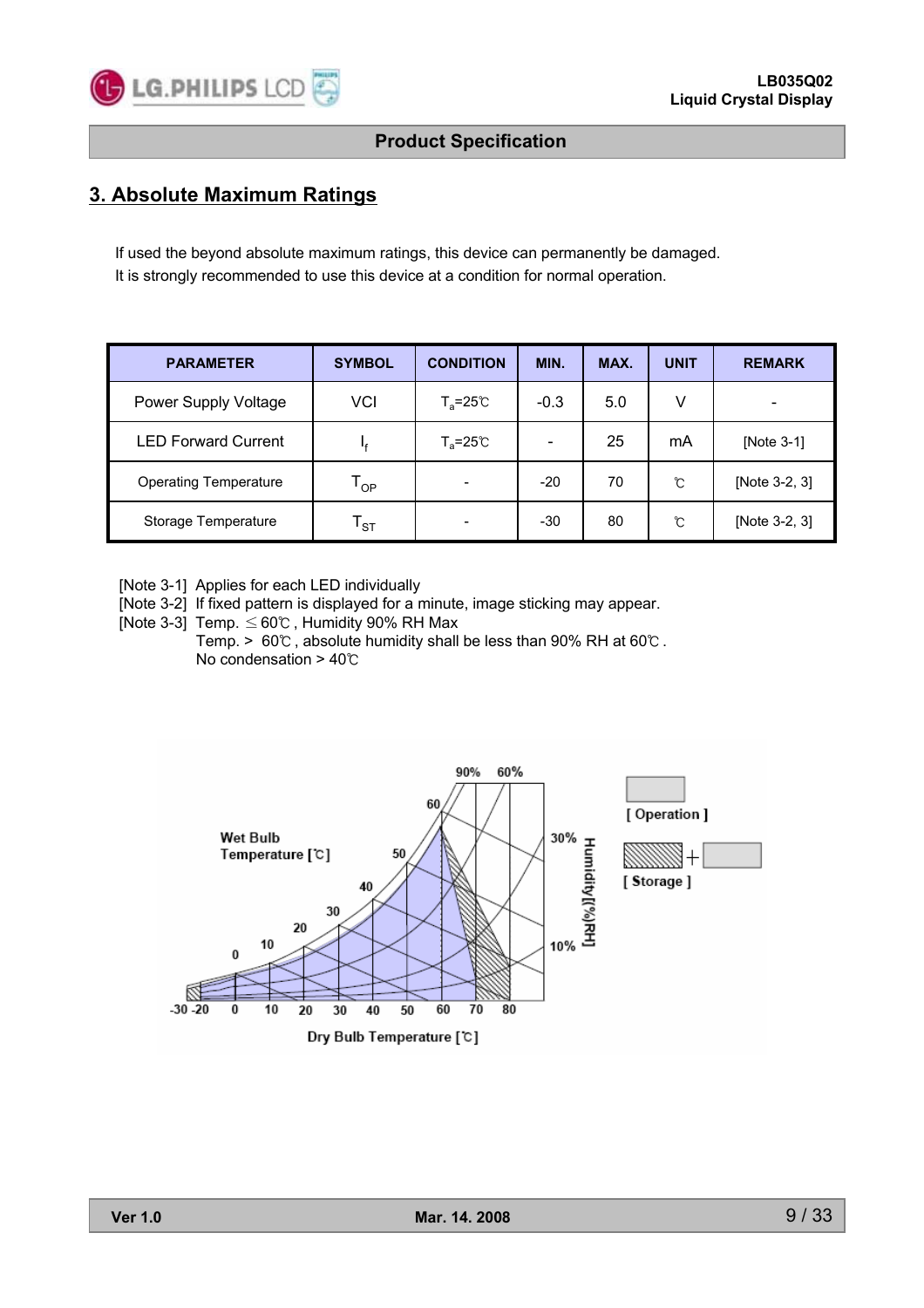

# **4. Electrical Characteristics**

### **4-1. TFT LCD Module**

| <b>PARAMETER</b>         | <b>SYMBOL</b>      | MIN.   | TYP. | MAX.            | <b>UNIT</b> | <b>REMARK</b> |
|--------------------------|--------------------|--------|------|-----------------|-------------|---------------|
| Power Supply Voltage     | <b>VCI</b>         | 3.0    | 3.3  | 3.6             | ٧           |               |
| Gate On Voltage          | $V_{GH}$           | 10     | 13   | 15              | v           |               |
| Gate Off Voltage         | $V_{GL}$           | $-11$  | -9   | -7              | V           |               |
| Frame Frequency          | <sup>T</sup> FRAME |        | 70   |                 | Hz          |               |
| Dot Clock                | <b>DOTCLK</b>      |        | 6.5  | 10              | <b>MHz</b>  |               |
| <b>Serial Clock</b>      | <b>SCL</b>         | 100    |      | $\qquad \qquad$ | ns          | See. 7-2-2    |
| Input Leakage Current    | Կ∟                 | $-1.0$ |      | 3.0             | uA          |               |
| Output Leakage Current   | $I_{OL}$           | 3.0    |      | 4.5             | uA          |               |
|                          |                    |        | 60   | 70              | mW          | @White        |
| <b>Power Consumption</b> |                    |        | 90   | 100             | mW          | @Black        |

### **4-2. Backlight Unit**

 $T_a = 25^\circ C$ 

| <b>PARAMETER</b>           | <b>SYMBOL</b>  | MIN. | TYP. | MAX. | <b>UNIT</b> | <b>REMARK</b> |
|----------------------------|----------------|------|------|------|-------------|---------------|
| <b>LED forward Current</b> |                |      | 20   | -    | mA          | INote4-11     |
| <b>Power Consumption</b>   | D<br><b>BL</b> |      | 400  | -    | mW          |               |

[Note4-1] The permissible forward current of LED vary with environmental temperature.



Environmental temperature(℃ )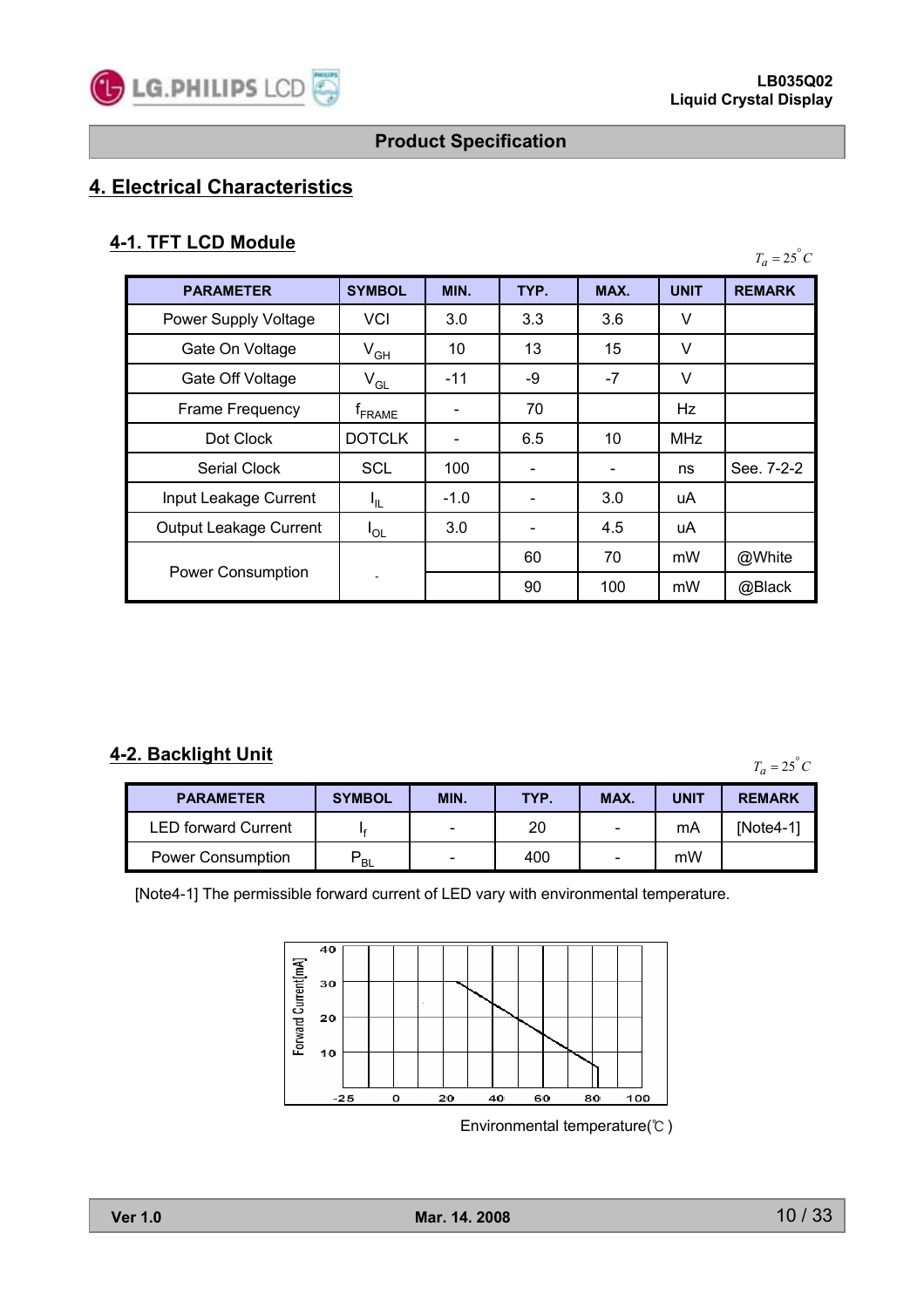

### **5. Touch Screen Panel Specifications**

#### **5-1. TSP Design Guide**

- Avoid the bezel design as below. Because it can press the 'Active Area' of the touch panel



- We recommend the use of a buffer material between the touch panel and the bezel, and buffer material should be limited only on the adhesive tape area If it is out of adhesive tape area, Touch Panel may occur a short.

| Case (bezel)<br>Buffer material<br>Double side<br>adhesive tape<br>ITO Film<br>ITO Glass | $Min: 0.5$ mm |
|------------------------------------------------------------------------------------------|---------------|
|                                                                                          |               |

#### **<Prohibition & Operation>**

- 1. Do not attach bezel inside of panel viewing area.
- 2. Prevent excessive force on the touch panel.
- 3. Do not use sharp things except finger or R0.8 stylus pen when operating.

This may cause scratches to the surface of touch panel.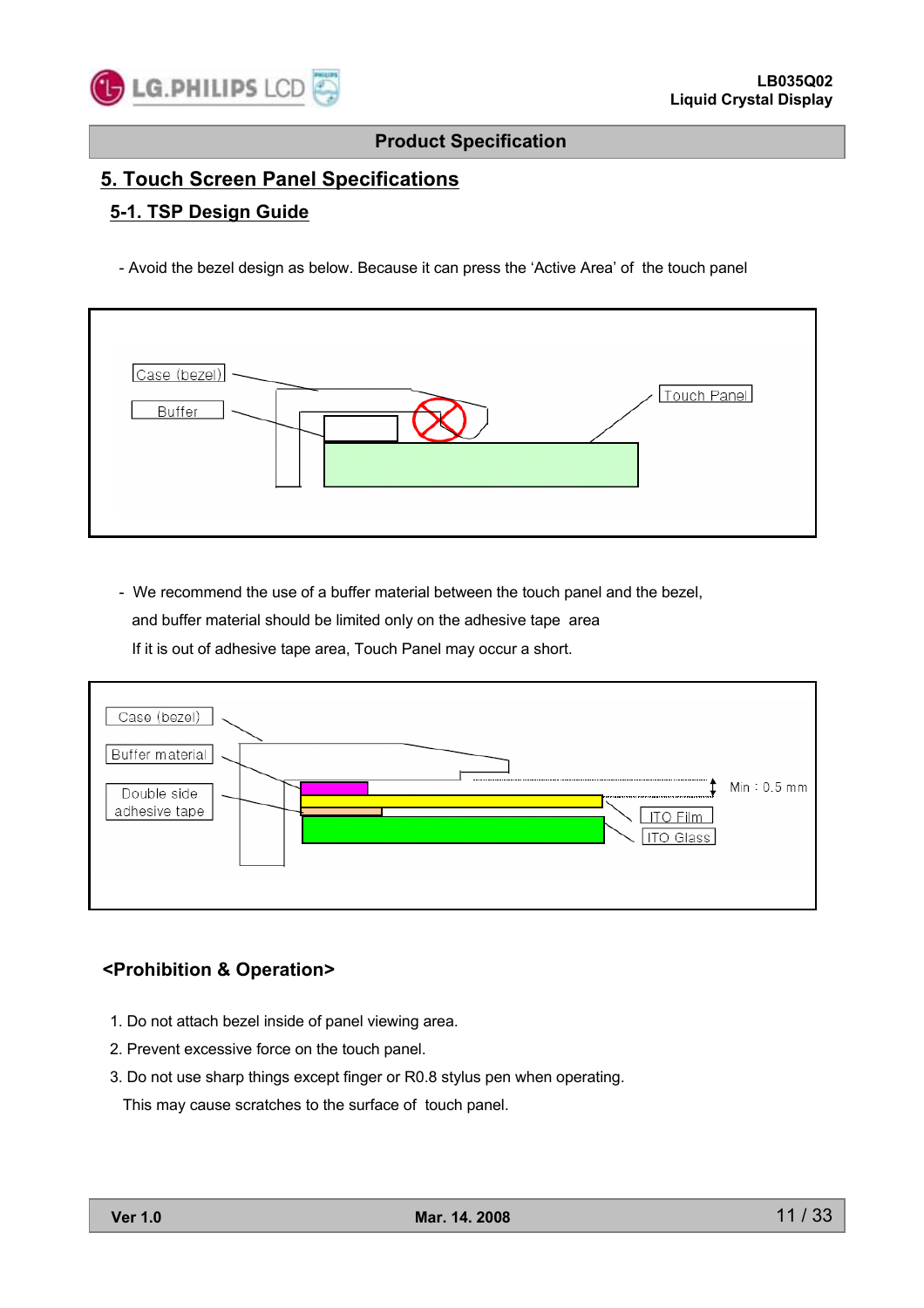



- Use a cushion material between the touch panel and the bezel.

- Do not overlap and contact between the Case/Bezel and the TSP active area

#### **[Note]**

#### Area(a): Active area

The active area is guaranteed the position data detectable precision, operation force and other operations. It is strongly recommended to place the operation button or menu keys within the active area.

#### **Area(b): Operation non-guaranteed area**

This area does not guarantee a touch panel operation and its function. When this area is pressed, touch panel shows degradation of its performance and durability such as a pen sliding durability.

#### **Area(c): Pressing prohibition area**

The area which forbids pressing, because an excessive load is applied to a transparent electrode(ITO) and a serious damage is given to a touch panel function by pressing

#### **Area(d): Non-Active area**

The area does not activate even if pressed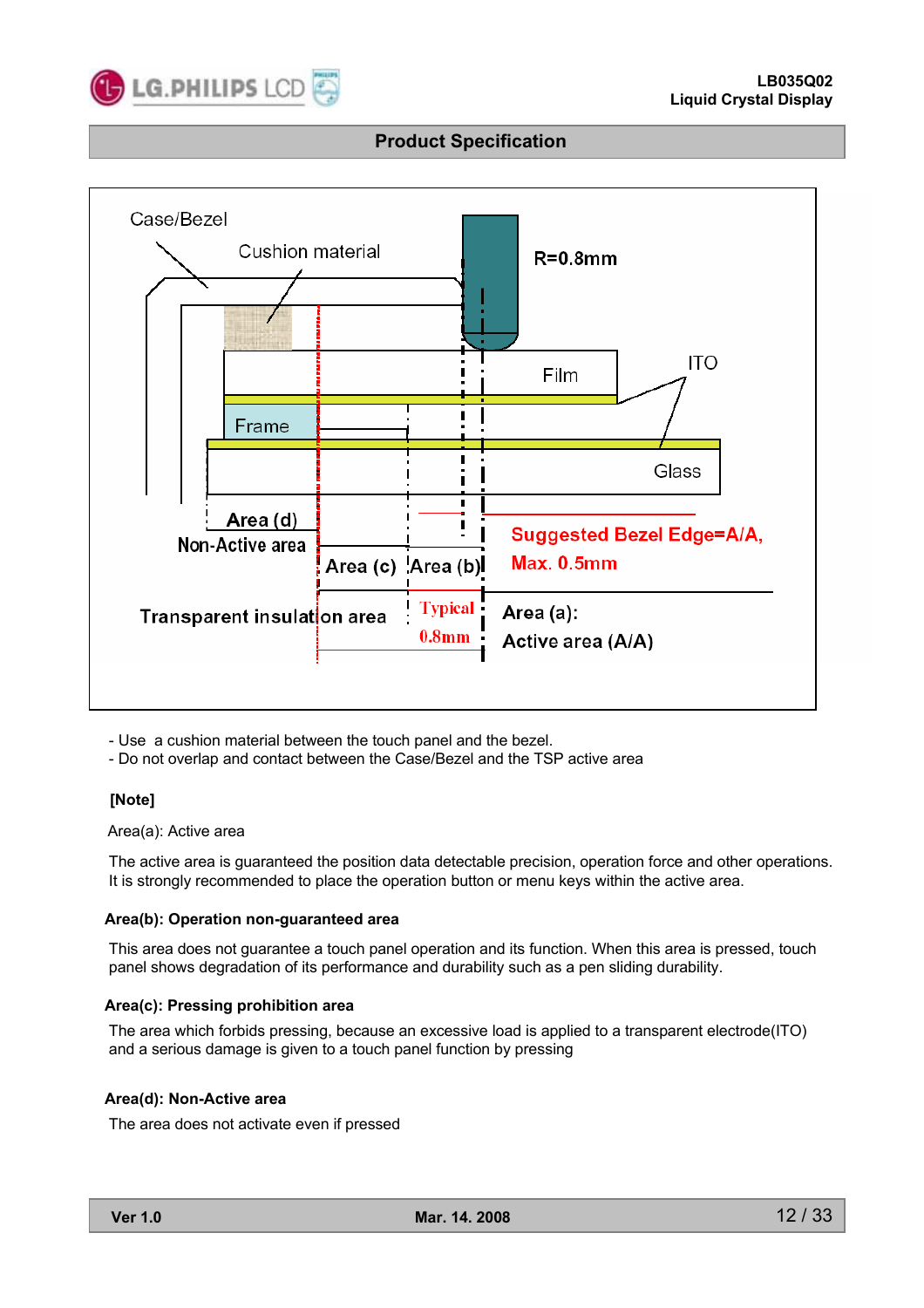

### **5-2. TSP Dimensions**





A-A' CROSS SECTION



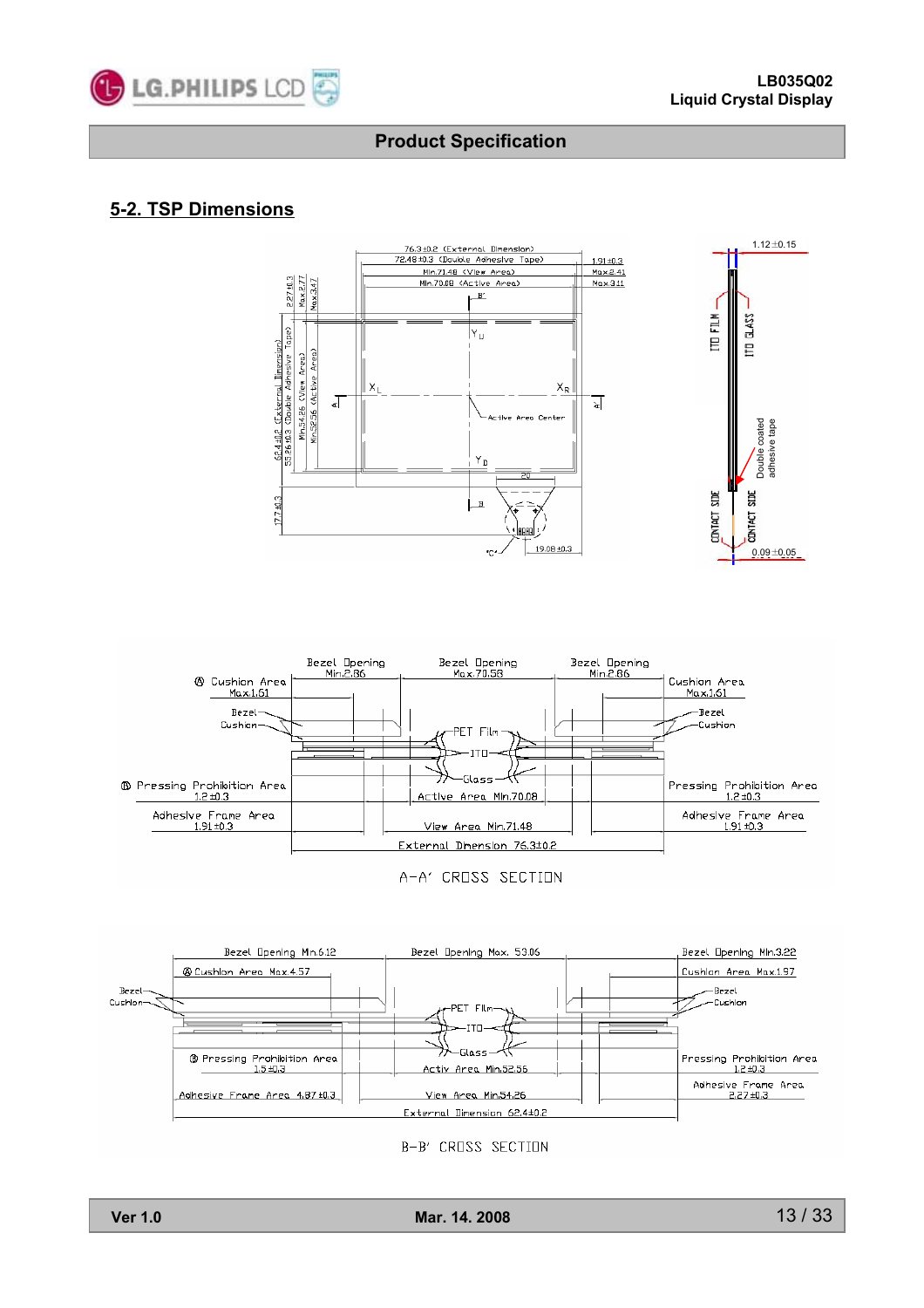

### **5-3. Electrical Characteristics**

 $(T_a = 25^\circ C)$ 

| <b>PARAMETER</b>             | MIN. | TYP.            | MAX. | <b>UNIT</b>    | <b>REMARK</b>           |
|------------------------------|------|-----------------|------|----------------|-------------------------|
| Linearity                    | 1.5  | $\qquad \qquad$ | 1.5  | %              | Analog X & Y Directions |
|                              | 200  |                 | 900  | $\Omega$       | X-axis                  |
| <b>Terminal Resistance</b>   | 200  |                 | 900  | $\Omega$       | Y-axis                  |
| <b>Insulation Resistance</b> | 25   | -               |      | M <sub>0</sub> | <b>DC 25V</b>           |
| Voltage                      |      | -               |      |                | DC                      |
| Chattering                   |      |                 | 10   | ms             |                         |
| Transparency                 |      | 80              |      | $\%$           |                         |

### **5-4. Mechanical & Reliability Characteristics**

| <b>PARAMETER</b>                   | MIN.             | TYP. | MAX. | <b>UNIT</b> | <b>REMARK</b>                      |
|------------------------------------|------------------|------|------|-------------|------------------------------------|
| Activation force                   |                  |      | 100  | g           | R0.8mm polyacetal Pen<br>or Finger |
| Durability<br>(Surface scratching) | Write<br>100,000 |      |      | Characters  | [Note 1]                           |
| Durability<br>(Surface pitting)    | 1,000,000        |      |      | Touches     | [Note $2$ ]                        |
| Surface hardness                   | 3                |      | -    | Н           | Judgment ref.JIS-K5600             |

#### **[Note 1]**

Measurement for Surface area

- Force : 250gf

- Speed : 60m/sec

- Stylus : R0.8 polyacetal tip

**[Note 2]**

Pit 1,000,000 times on the Film with a R8.0 silicon rubber

- Force : 250gf

- Speed : 2times/sec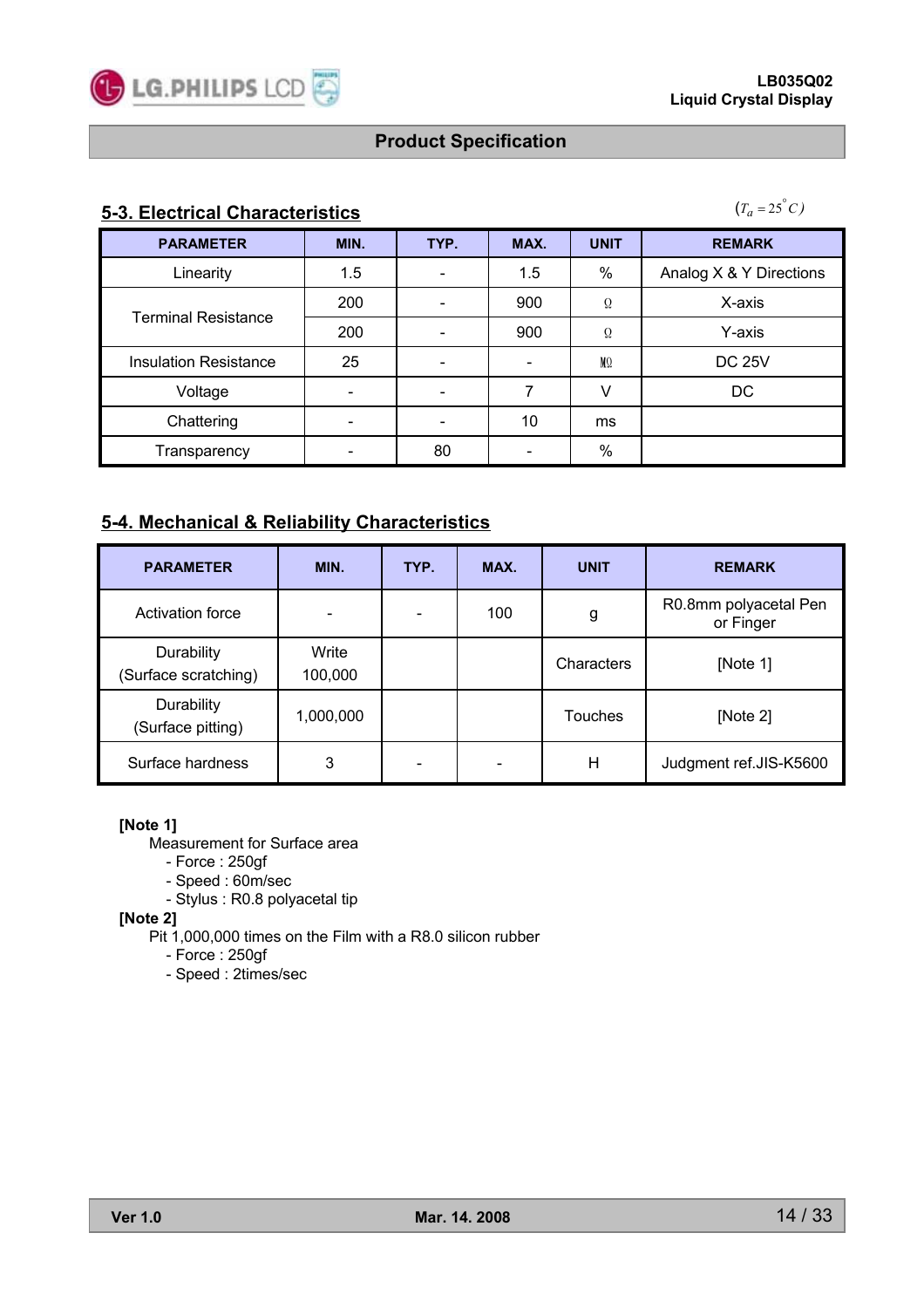

# **6. Optical Characteristics**

# **6-1. TFT LCD Module**

| <b>PARAMETER</b>                          |                | <b>SYMBOL</b>            | <b>CONDITION</b>     | MIN.                         | TYP.  | MAX.                     | <b>UNIT</b>                  | <b>REMARK</b>           |
|-------------------------------------------|----------------|--------------------------|----------------------|------------------------------|-------|--------------------------|------------------------------|-------------------------|
| Luminance<br>(with Touch Panel)           |                | Y                        | $I_{BL}$ = 20 mA     | 250                          | 300   |                          | Cd/m <sub>2</sub>            | [Note6-1]               |
| <b>Contrast Ratio</b>                     |                | <b>CR</b>                | Center<br>Point      | 300                          | 400   |                          |                              | [Note6-2]               |
| White color                               |                | Wx                       |                      | 0.26                         | 0.31  | 0.36                     | $\blacksquare$               | [Note6-1]               |
| <b>Chromaticity</b>                       |                | Wy                       | $I_{BL}$ = 20 mA     | 0.28                         | 0.33  | 0.38                     | $\blacksquare$               | PR-650                  |
| <b>Red color</b>                          |                | Wx                       |                      | 0.532                        | 0.582 | 0.632                    | $\blacksquare$               | [Note6-1]               |
| <b>Chromaticity</b>                       |                | Wy                       | $I_{BL}$ = 20 mA     | 0.300                        | 0.350 | 0.400                    | $\overline{a}$               | PR-650                  |
| <b>Green color</b><br><b>Chromaticity</b> |                | Wx                       |                      | 0.307                        | 0.357 | 0.407                    | $\overline{\phantom{a}}$     | [Note6-1]               |
|                                           |                | Wy                       | $I_{BL}$ = 20 mA     | 0.533                        | 0.583 | 0.633                    | $\blacksquare$               | PR-650                  |
| <b>Blue color</b>                         |                | Wx                       |                      | 0.108                        | 0.158 | 0.208                    | $\qquad \qquad \blacksquare$ | [Note6-1]               |
| <b>Chromaticity</b>                       |                | Wy                       | $IRI = 20mA$         | 0.068                        | 0.118 | 0.168                    | $\blacksquare$               | PR-650                  |
|                                           | Hor.           | $\varTheta_{\rm L}$      |                      | ÷,                           | 65    |                          | Degre<br>es                  | $[Note6-2]$             |
| <b>Viewing</b>                            |                | $\varTheta_{\sf R}$      | CR > 10              | ÷                            | 65    | $\overline{\phantom{0}}$ |                              |                         |
| Angle                                     | Ver.           | $\Theta_{\text{U}}$      |                      |                              | 50    |                          |                              | [ $Note6-3$ ]<br>PR-880 |
|                                           |                | $\varTheta_{\mathsf{D}}$ |                      | $\blacksquare$               | 60    |                          |                              |                         |
| <b>Response</b><br><b>Time</b>            | <b>Rising</b>  |                          | $\theta = 0^{\circ}$ |                              | 25    | 30                       | msec                         | $[Note6-4]$             |
|                                           | <b>Falling</b> | $T_r + T_f$              |                      | $\qquad \qquad \blacksquare$ |       |                          |                              | PR-880                  |
| <b>Luminance Uniformity</b>               |                |                          |                      |                              | 1.20  | 1.40                     |                              |                         |
|                                           |                | U                        | $I_{BL}$ = 20 mA     | 71.4                         | 83.4  |                          | $\%$                         | $[Note6-5]$             |

 $T_a = 25^\circ C$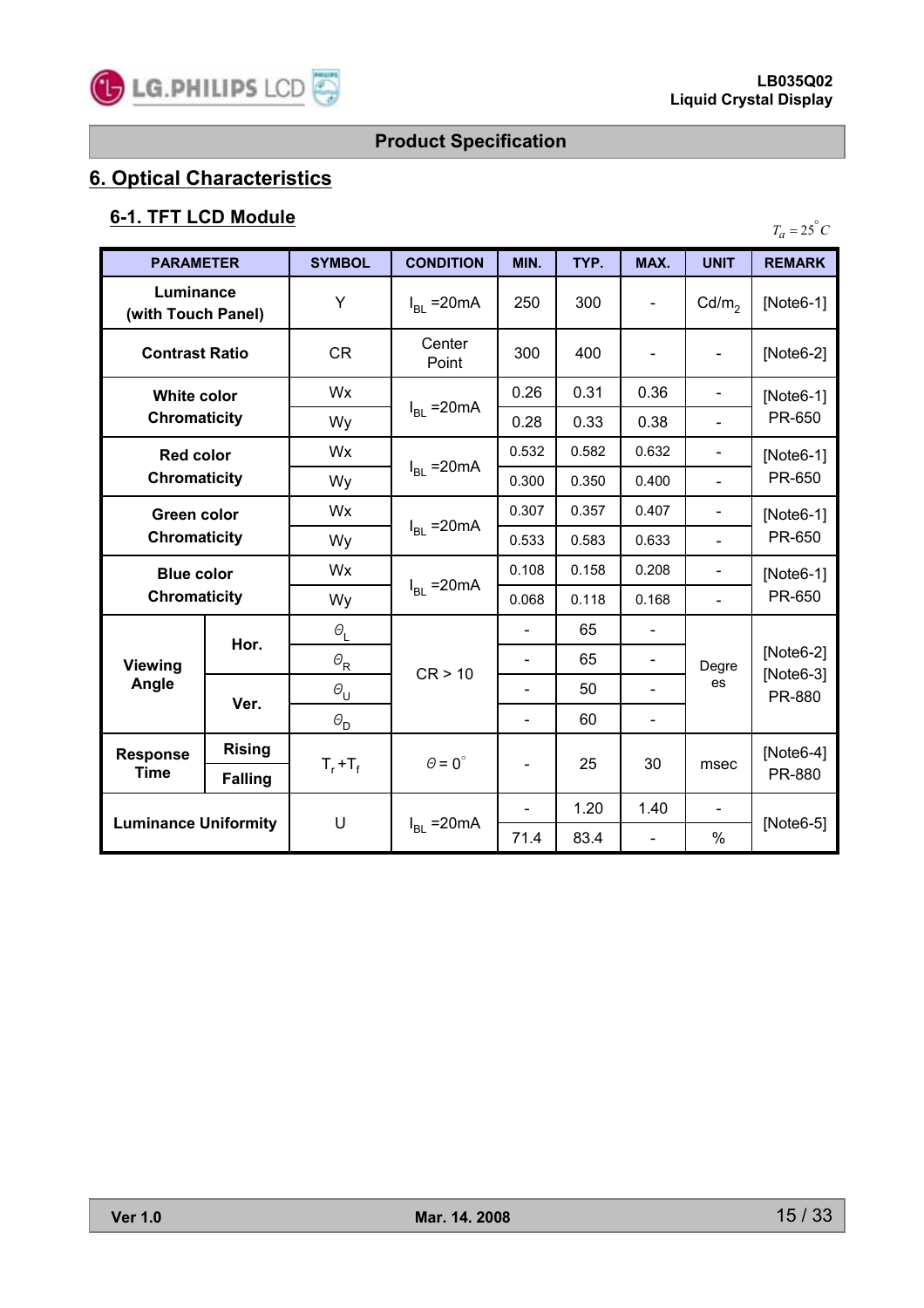

Measurement condition : Refer to the below "Test Equipment Set Up" and next two pages

#### **[Test Equipment Set Up]**



Measuring Condition ;

-Measuring surroundings : Dark Room

-Measuring temperature : T<sub>a</sub>=25℃

-Adjust operating voltage to get optimum contrast at the center of the display.

-Measured value at the center point of LCD panel after more than 10 minutes while backlight turning on.

#### **[Note 6-1]**

Measured on the center area of the panel by PHOTO RESEARCH photometer PR-880&PR650 or Equivalent

#### **[Note 6-2]**

Contrast ratio is defined as follows ;

Photo detector output with LCD being "white"

Contrast Ratio(CR) =

Photo detector output with LCD being "black"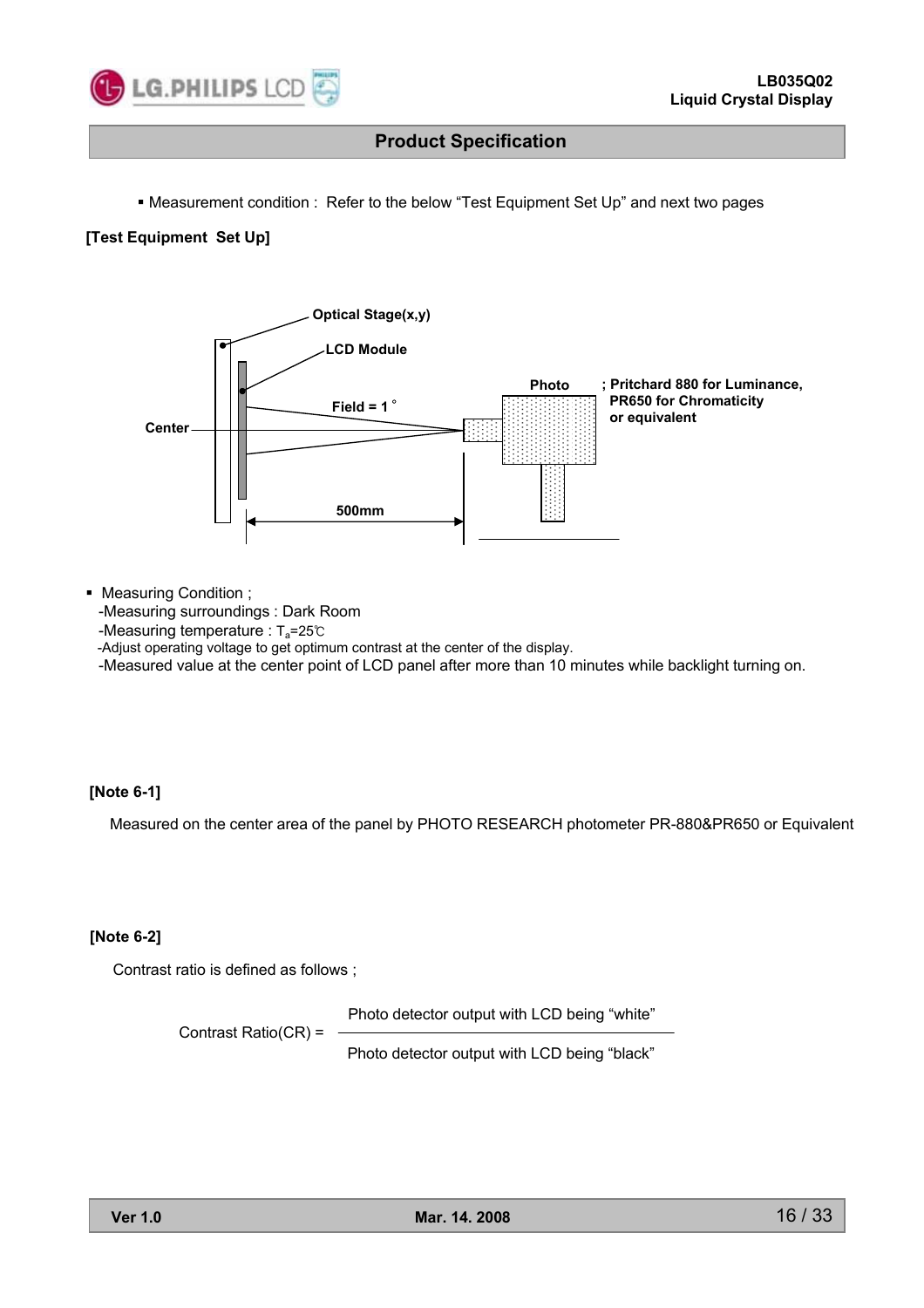

#### **[Note 6-3]**

Viewing angle range is defined as follows [PR-880];



#### **[Note 6-4]**

Response time is obtained by measuring the transition time of photo detector output, when input signals are applied so as to make the area "black" to and from "white".

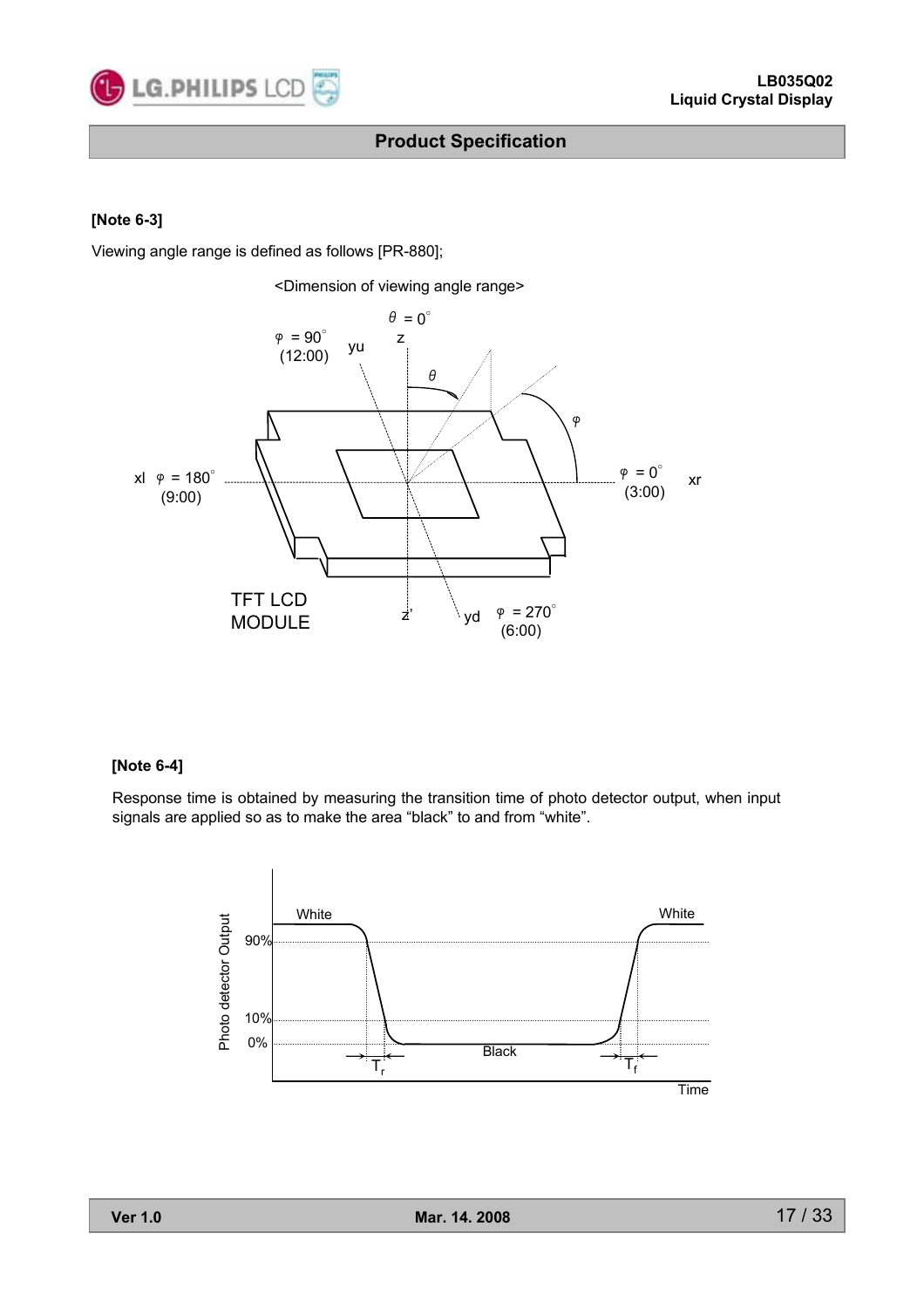

#### **[Note 6-5]**

Luminance Uniformity= Maximum of 9points (①~⑨) / Minimum of 9points (①~⑨) Luminance Uniformity(%) = Minimum of 9points ( $\widetilde{()} \sim \mathcal{P}()$  / Maximum of 9points ( $\widetilde{()} \sim \mathcal{P}()$ ) x 100

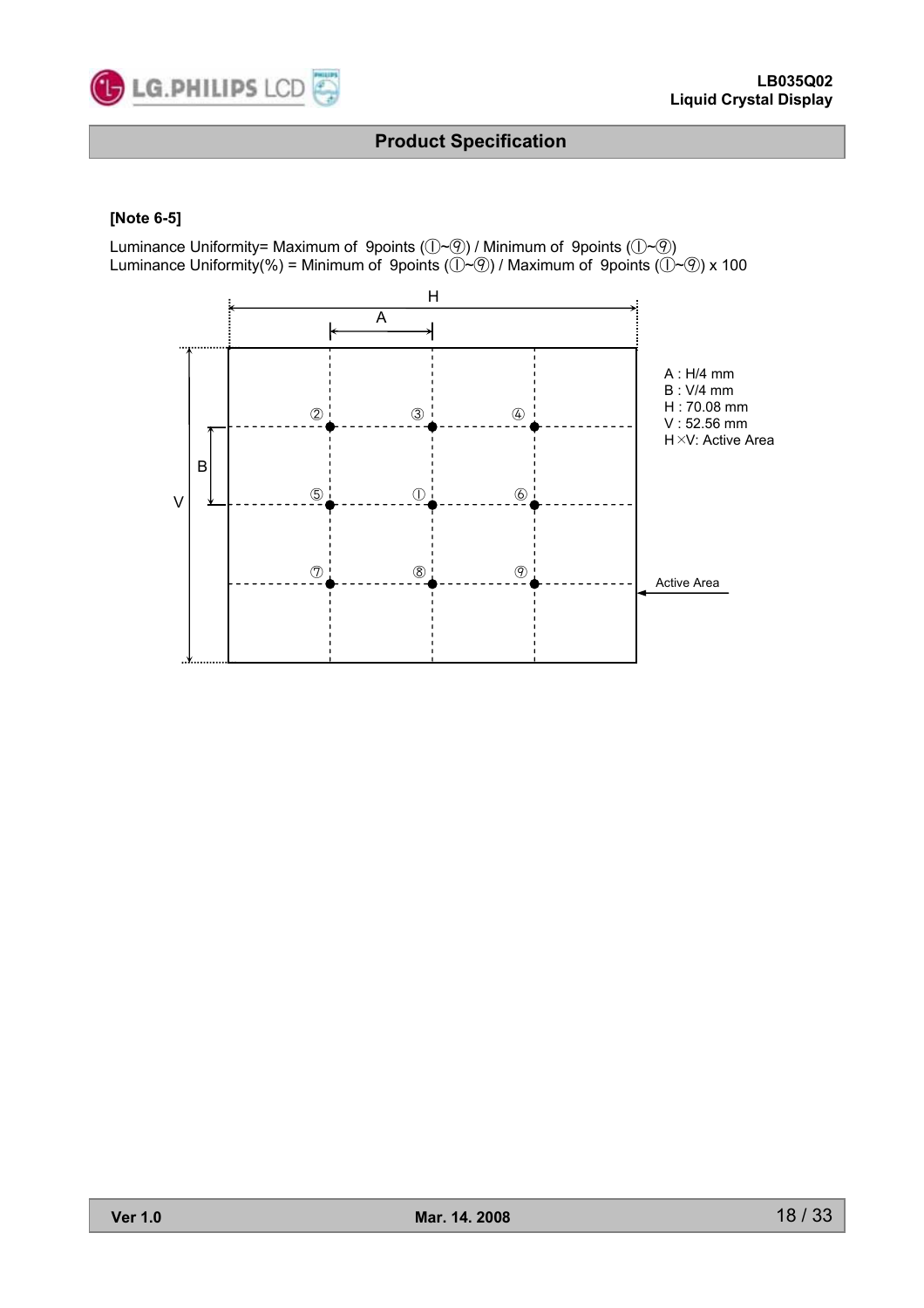

# **7. Mechanical Characteristics**

| <b>PARAMETER</b>         |        | <b>SPECIFICATION</b>                                                        | <b>UNIT</b> | <b>REMARK</b> |
|--------------------------|--------|-----------------------------------------------------------------------------|-------------|---------------|
|                          | Width  | 76.9                                                                        | mm          |               |
| <b>Outline Dimension</b> | Height | 63.9                                                                        | mm          |               |
|                          | Depth  | 3.15 (without TSP)<br>4.25 (with TSP)                                       | mm          |               |
| <b>Bezel Area</b>        | Width  | 72.48                                                                       | mm          |               |
|                          | Height | 55.26                                                                       | mm          |               |
| Weight                   |        | 41 (Typ.)                                                                   | g           |               |
| Surface Treatment        |        | Anti glare & Anti Newton's ring<br>Coating(3H) Treatment<br>(TSP film side) |             |               |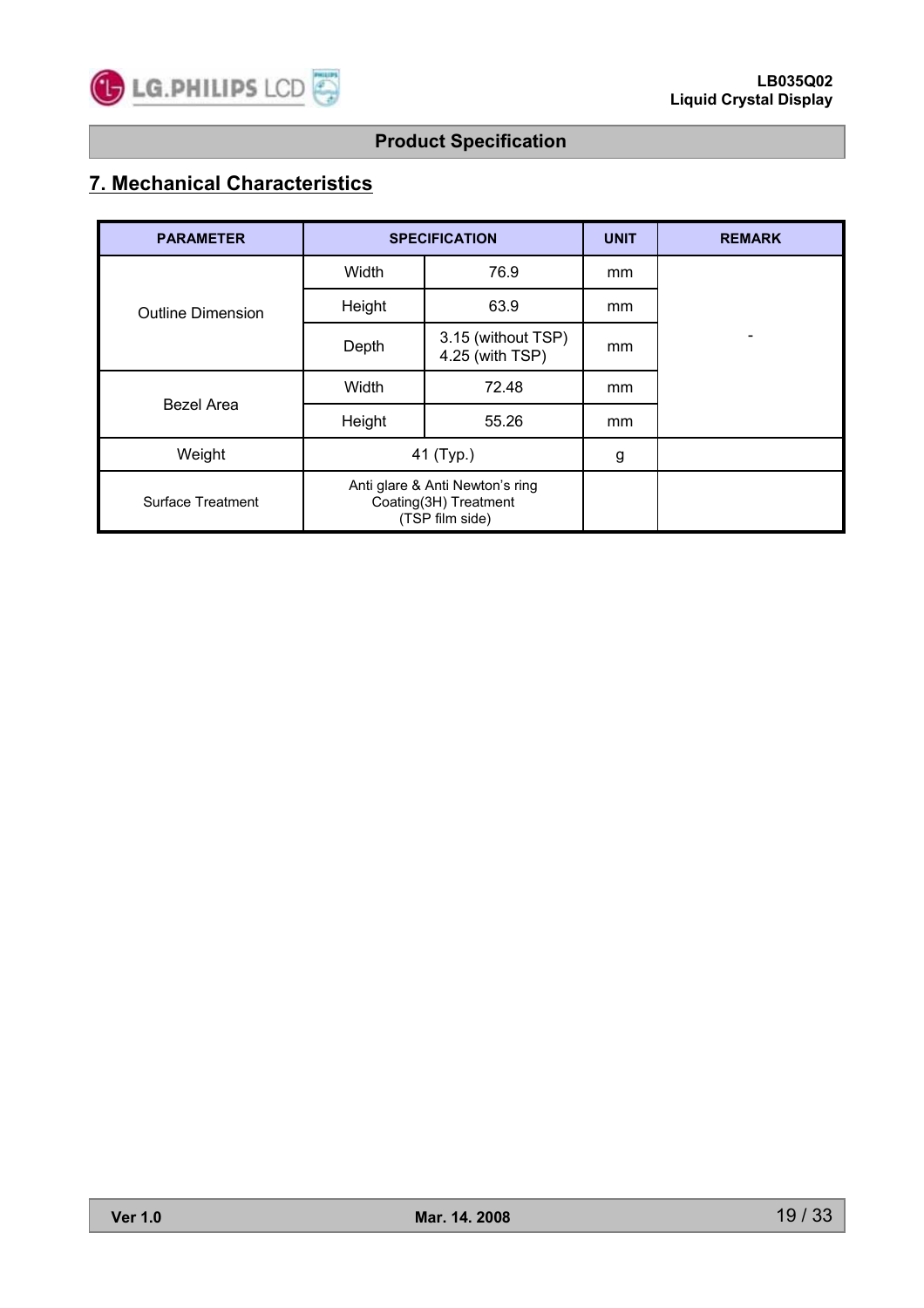

### **8. Operation Specifications**

### **8-1. RGB Data Interface**

### **8-1-1. RGB Data Interface Timing Characteristics**



| <b>PARAMETER</b>           | <b>SYMBOL</b>  | 24bit<br><b>Interface</b> |      | 8 bit Interface |      | <b>Unit</b> |
|----------------------------|----------------|---------------------------|------|-----------------|------|-------------|
|                            |                | Min.                      | Max. | Min.            | Max. |             |
| <b>DOTCLK Period</b>       | <b>tDOTCLK</b> | 100                       |      | 33.3            |      | ns          |
| <b>DOTCLK Low Period</b>   | tCKL           | 50                        |      | 15              |      | ns          |
| <b>DOTCLK High Period</b>  | tCKH           | 50                        |      | 15              |      | ns          |
| <b>DOTCLK Frequency</b>    | <b>tDOTCLK</b> | 10                        |      | 30              |      | <b>MHz</b>  |
| Vertical Sync Setup Time   | tvSYS          | 20                        |      | 10              |      | ns          |
| Vertical Sync Hold Time    | tvSYH          | 20                        |      | 10              |      | ns          |
| Horizontal Sync Setup Time | thSYS          | 20                        |      | 10              |      | ns          |
| Horizontal Sync Hold Time  | thSYH          | 20                        |      | 10              |      | ns          |
| Data Setup Time            | tDS            | 12 <sup>2</sup>           |      | 10              |      | ns          |
| Data Hold Time             | tDH            | 12                        |      | 10              |      | ns          |

[Note] External clock source must be provided to LCM.

The LCM will not operate if absent of the clocking signal.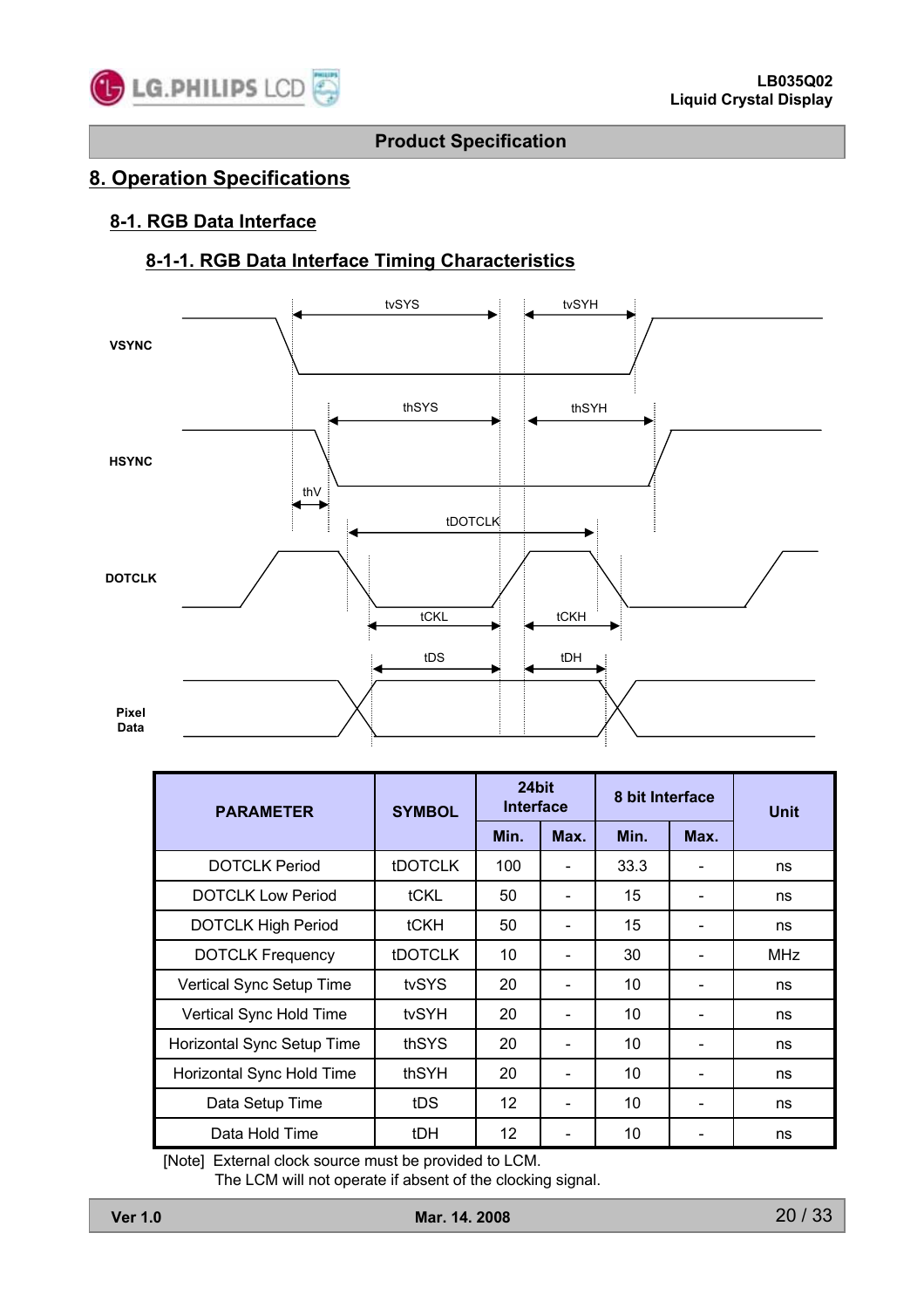

### **8-1-2. Data Format for 24 bit RGB Data Interface**



### **8-1-3. Data Format for 18 bit RGB Data Interface**



[Note] LSB 2bits are connected to VSS or floating.

### **8-1-4. Data Format for 8 bit RGB Data Interface**



[Note] For 8 bit interface, only RR[7:0] are used. For unused pins, please connect to GND or floating.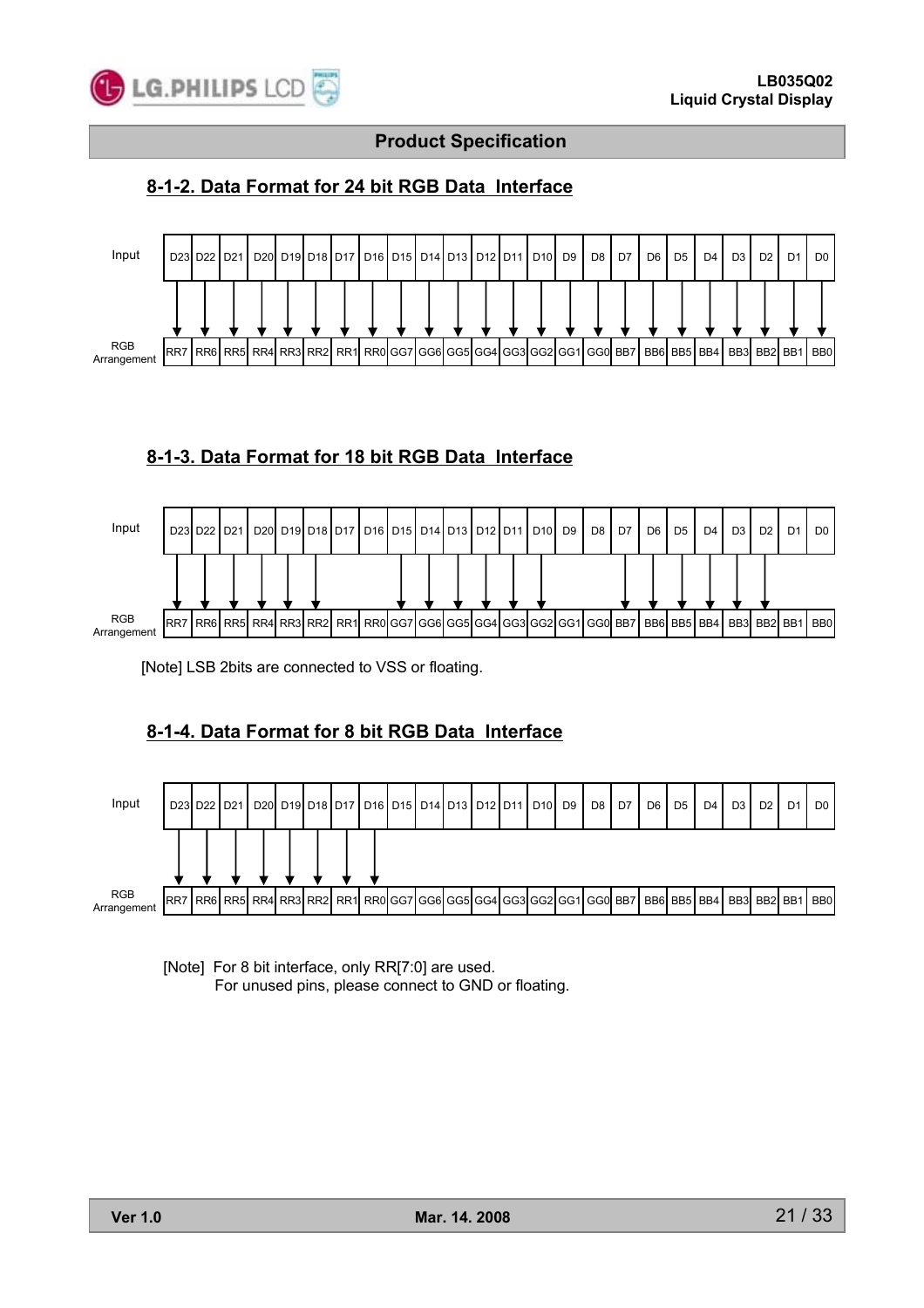

### **8-1-3. 24 Bit RGB Interface Timing**

### **8-1-3-1. Sync Mode**



a) Horizontal Data Transaction Timing



b) Vertictal Data Transaction Timing

| <b>PARAMETER</b>            | <b>SYMBOL</b>  |       | Typ. | <b>Unit</b>    |  |
|-----------------------------|----------------|-------|------|----------------|--|
|                             |                | 24bit | 8bit |                |  |
| <b>DOTCLK Frequency</b>     | <b>fDOTCLK</b> | 6.5   | 19.5 | <b>MHz</b>     |  |
| <b>DOTCLK Period</b>        | <b>tDOTCLK</b> | 154   | 51.3 | ns             |  |
| Horizontal Frequency(Line)  | fH             | 14.9  | 14.9 | kHz            |  |
| Vertical Frequency(Refresh) | fV             | 60    | 60   | Hz             |  |
| Horizontal Back porch       | tHBP           | 68    | 204  | <b>tDOTCLK</b> |  |
| Horizontal Front porch      | tHFP           | 20    | 60   | <b>IDOTCLK</b> |  |
| Vertical Back porch         | tVBP           | 18    | 18   | Lines          |  |
| Vertical Front porch        | tVFP           | 4     | 4    | Lines          |  |
| Vertical Display Area       | Vdisp          | 240   | 240  | Lines          |  |

[Note] The rising edge of DOTCLK is used to fetch display data PD bus.

The Delay amount of the source output must be larger than the Hsync Low Pulse Width.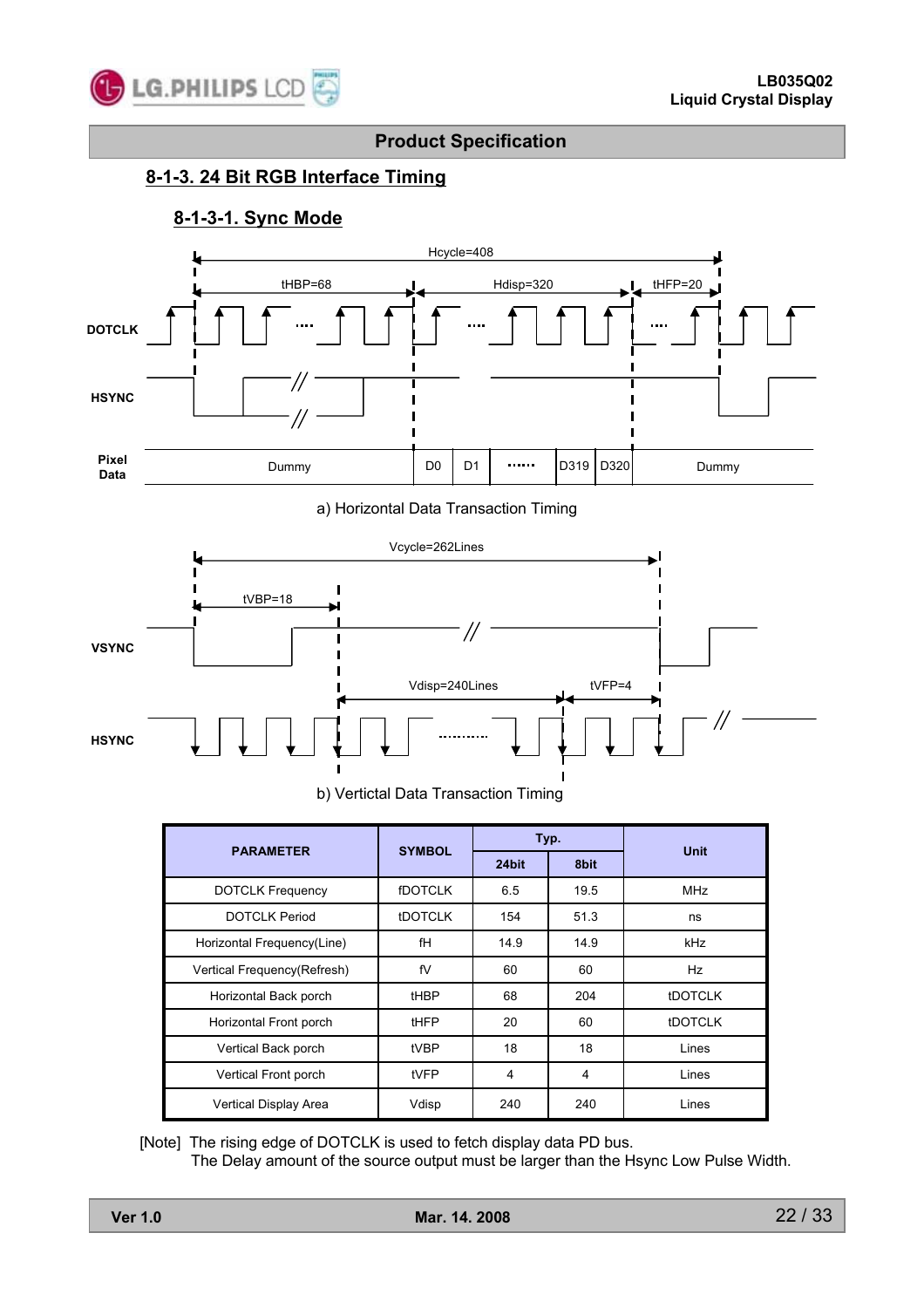

### **8-1-3. 24 Bit RGB Interface Timing**

### **8-1-3-2. DE Mode**

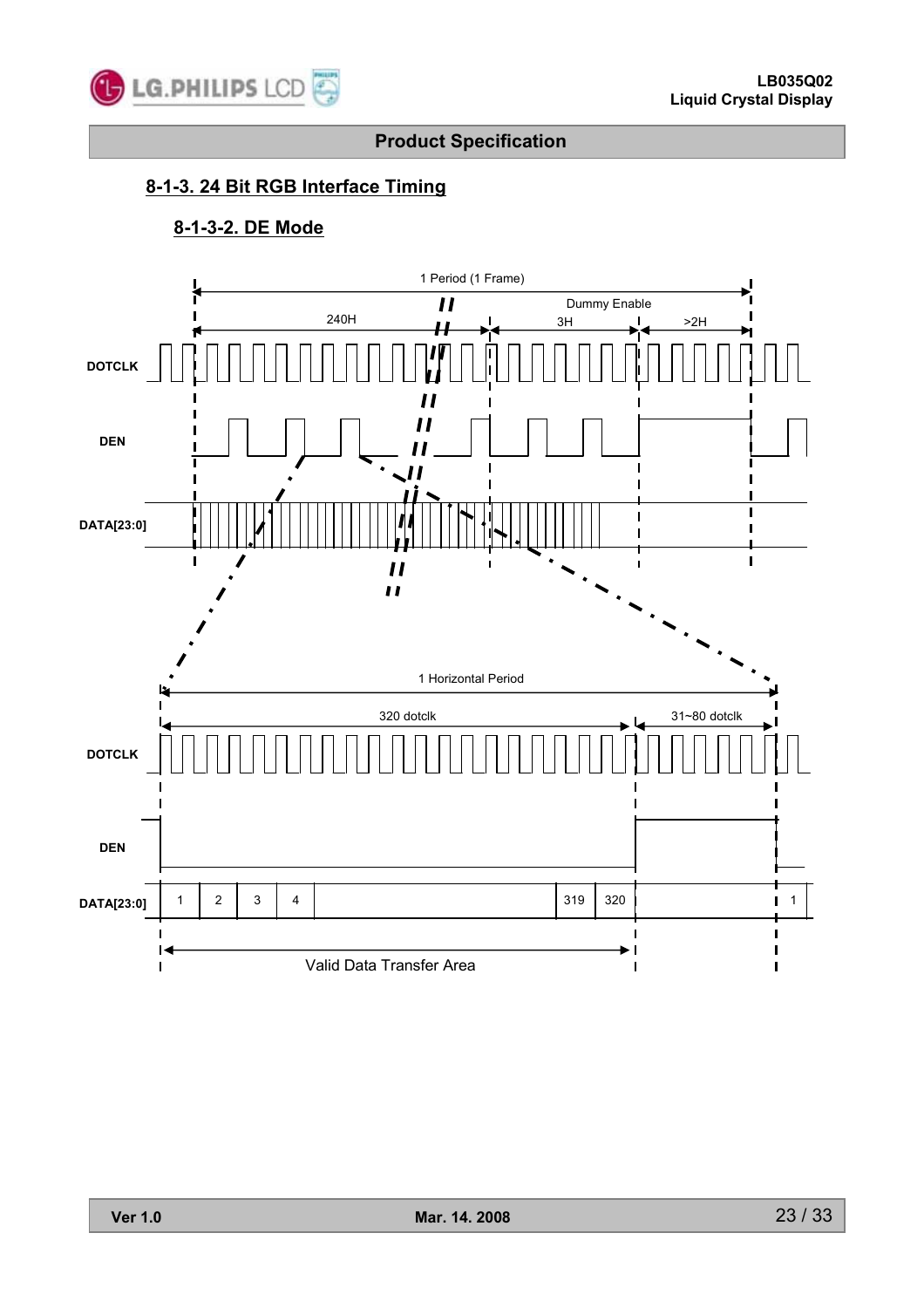

### **8-2. Serial Peripheral Interface**

### **8-2-1. Serial Peripheral Interface Timing**



[Note] RS="0" [Index], RS="1" [Instruction]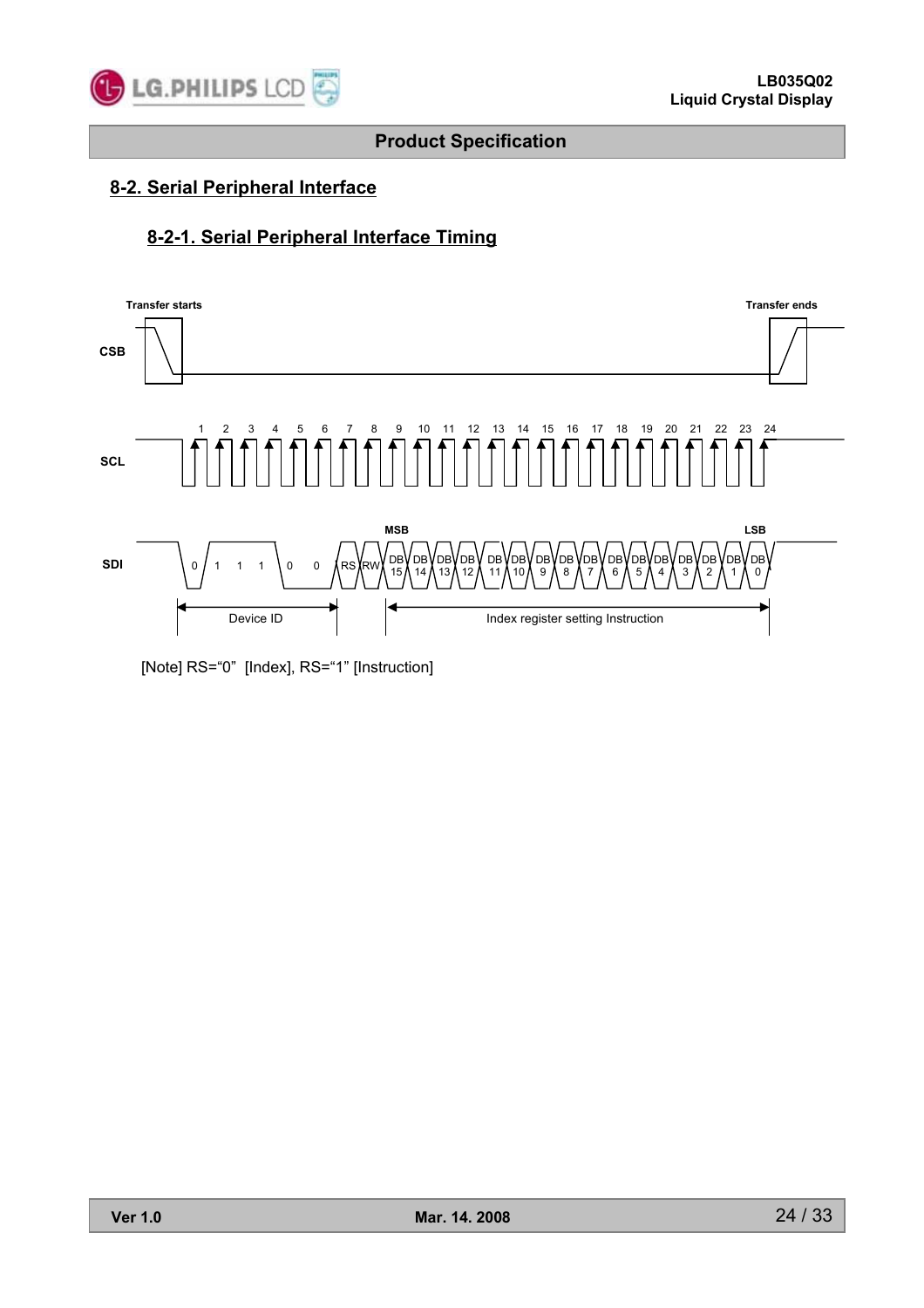

# **8-2-2. Clock Synchronized Serial Mode Characteristics**



| <b>PARAMETER</b>             | <b>SYMBOL</b> | MIN. | MAX. | <b>UNIT</b> |
|------------------------------|---------------|------|------|-------------|
| Serial Clock Cycle Time      | tscyc         | 100  |      |             |
| Serial Clock Rise/Fall Time  | tR, tF        |      | 2    |             |
| Pulse Width High For Write   | <b>tSCHW</b>  | 30   |      |             |
| Pulse Width High For Read    | <b>tSCHR</b>  | 50   |      |             |
| Pulse Width Low For Write    | tSCLW         | 30   |      |             |
| Pulse Width Low For Read     | tSCLR         | 50   |      | ns          |
| Chip Select Setup Time       | tCSS          | 20   |      |             |
| Chip Select Hold Time        | tCSH          | 50   |      |             |
| Serial Input Data Setup Time | tSIDS         | 30   |      |             |
| Serial Input Data Hold Time  | tSIDH         | 30   |      |             |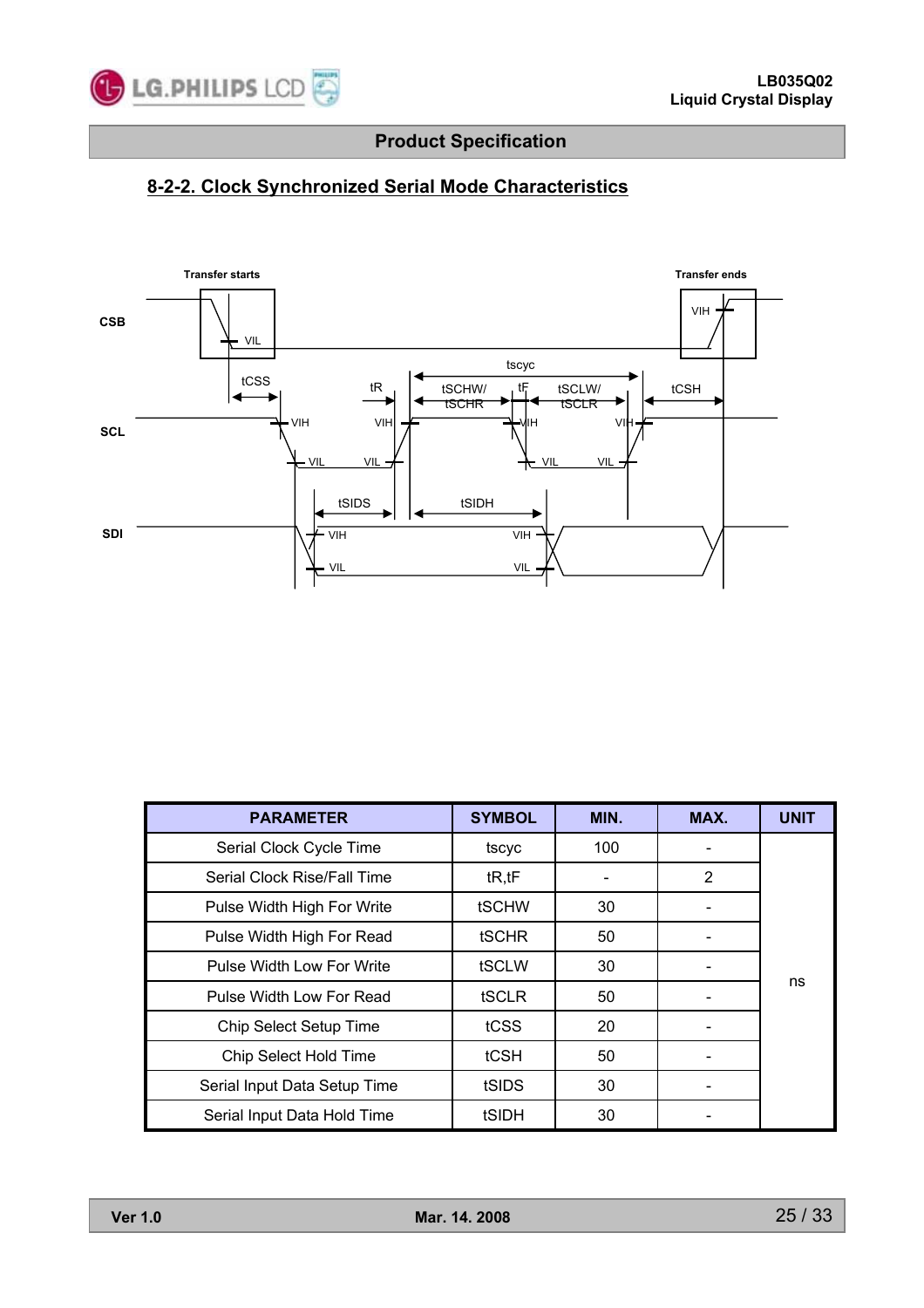

### **9. Power On/Off Sequence**

### **9-1. Power On Sequence**



| <b>Characteristics</b>                                                                                   | <b>SYMBOL</b>       | MIN. | Typ. | MAX. | <b>Units</b> |
|----------------------------------------------------------------------------------------------------------|---------------------|------|------|------|--------------|
| DOTCLK to rising edge of RESB                                                                            | tclk-resb<br>(Note) | 10   |      |      | us           |
| Rising edge of RESB to display start<br>-1 line : 408 clk<br>- 1 frame : 262 line<br>-DOTCLK = $6.5$ MHz | tresb-on            |      |      | 11   | frame        |

[Note] It is necessary to input DOTCLK before the rising edge of RESB.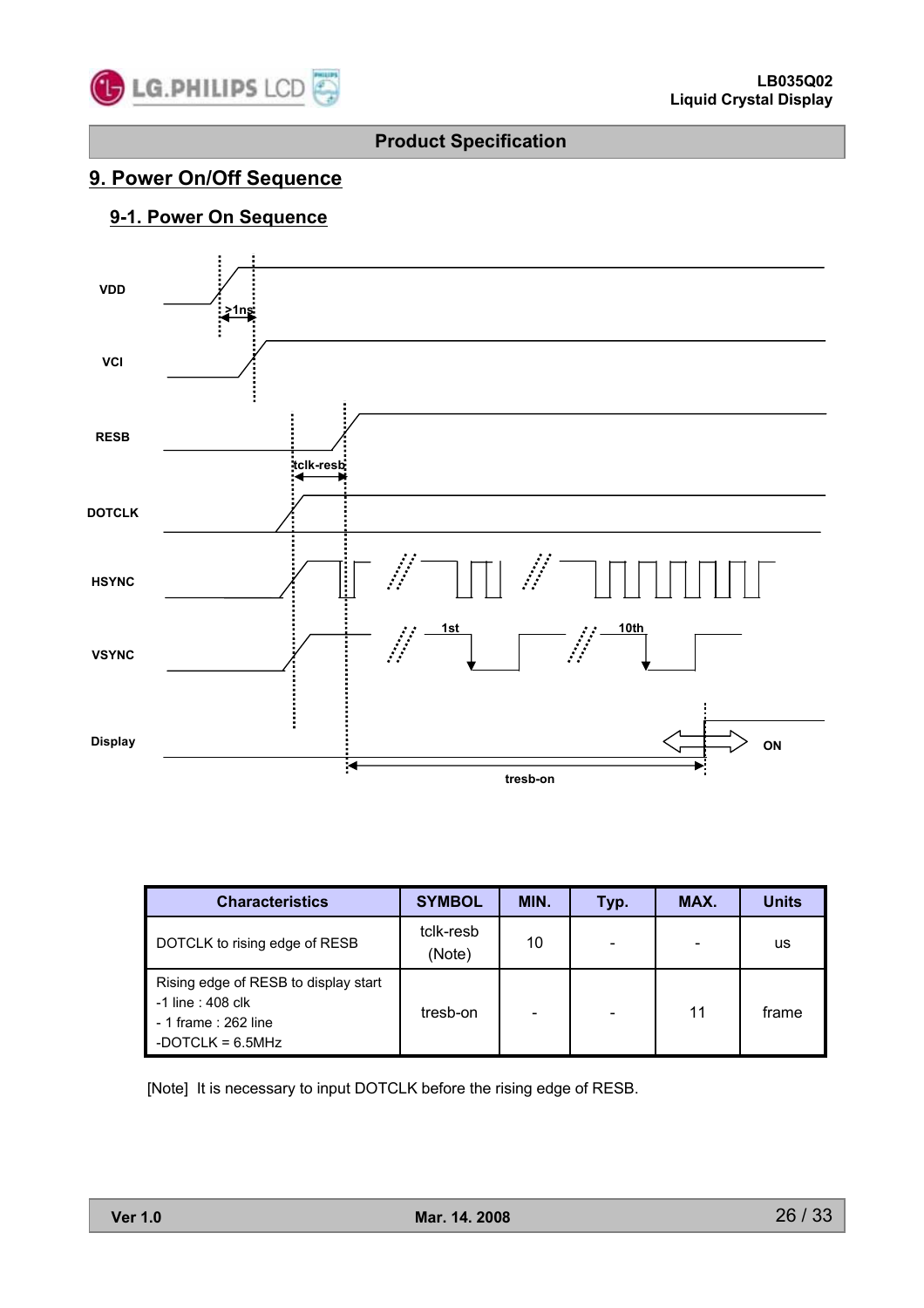

# **9-2. Initial Code**

| No.            | Register         | Value                   | Contents                            |  |  |
|----------------|------------------|-------------------------|-------------------------------------|--|--|
| 1              | H <sub>01</sub>  | 6300                    | <b>Driver Output</b>                |  |  |
| $\overline{2}$ | H <sub>02</sub>  | 0200                    | <b>LCD Driving Waveform Control</b> |  |  |
| 3              | H <sub>03</sub>  | 0117                    | Power Control 1                     |  |  |
| 4              | H04              | 04C7                    | Input Data & C/F Control            |  |  |
| 5              | H <sub>05</sub>  | FFC0                    | <b>Function Control</b>             |  |  |
| $\,6$          | H06              | E806                    |                                     |  |  |
| $\overline{7}$ | H <sub>0</sub> A | 4008                    | Contrast / Brightness Control       |  |  |
| 8              | H <sub>0</sub> B | 0000                    | Frame Cycle Control                 |  |  |
| 9              | H <sub>0</sub> D | 0030                    | Power Control 2                     |  |  |
| 10             | <b>H0E</b>       | 2800                    | Power Control 3                     |  |  |
| 11             | H <sub>0</sub> F | 0000                    | <b>Gate Scan Position</b>           |  |  |
| Porch          |                  |                         |                                     |  |  |
| 12             | H <sub>16</sub>  | 9F80                    | Horizon Porch                       |  |  |
| 13             | H <sub>17</sub>  | 0A0F                    | <b>Vertical Porch</b>               |  |  |
| 14             | H <sub>1</sub> E | 00C1                    | Power Control 4                     |  |  |
|                |                  | <b>Gamma Collection</b> |                                     |  |  |
| 15             | H <sub>30</sub>  | 0300                    |                                     |  |  |
| 16             | H31              | 0007                    |                                     |  |  |
| 17             | H32              | 0000                    |                                     |  |  |
| 18             | H <sub>33</sub>  | 0000                    |                                     |  |  |
| 19             | H34              | 0707                    |                                     |  |  |
| 20             | H <sub>35</sub>  | 0004                    |                                     |  |  |
| 21             | H36              | 0302                    |                                     |  |  |
| 22             | H37              | 0202                    |                                     |  |  |
| 23             | H <sub>3</sub> A | 0A0D                    |                                     |  |  |
| 24             | H3B              | 0806                    |                                     |  |  |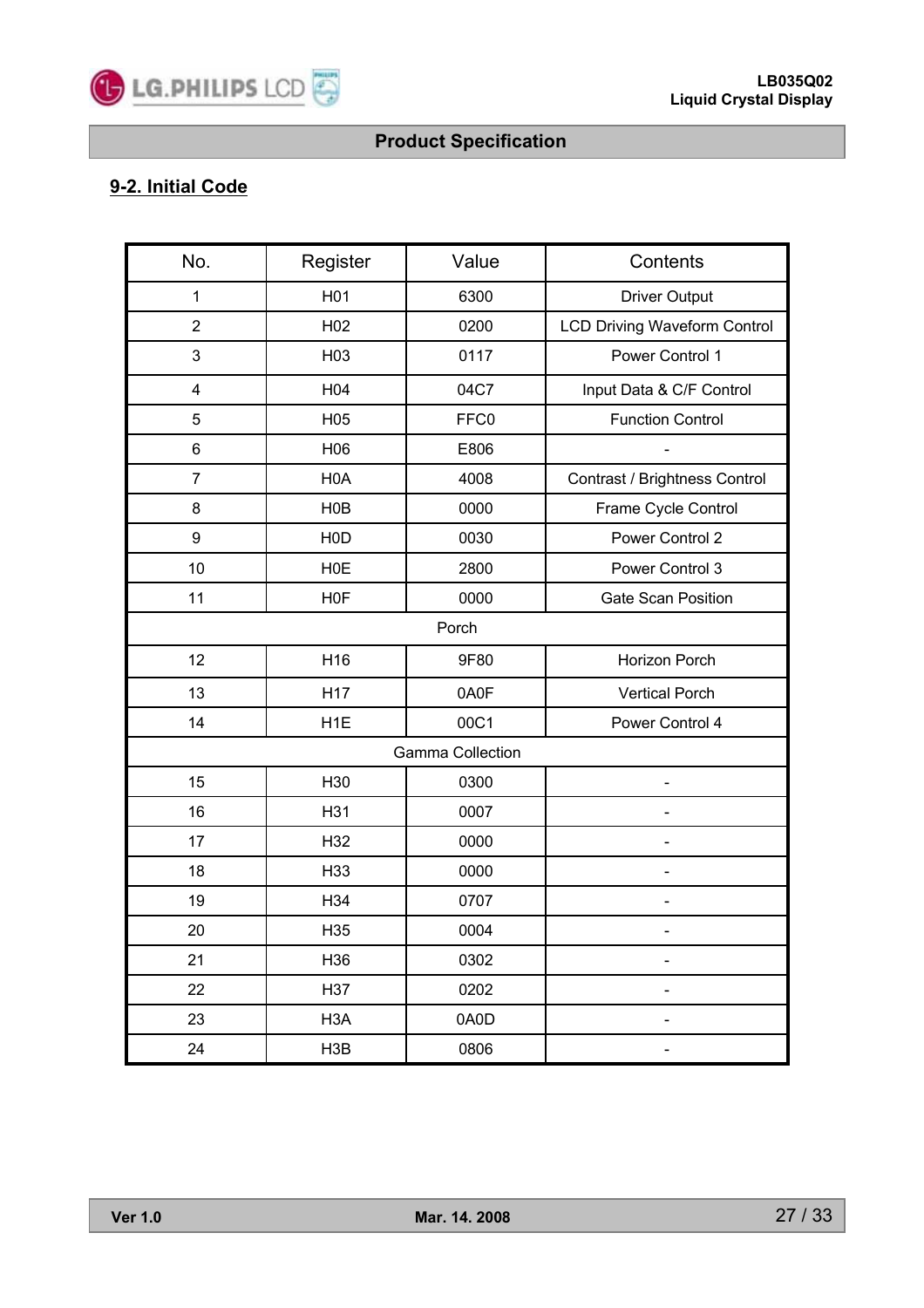

## **9-3. Power Off Sequence**

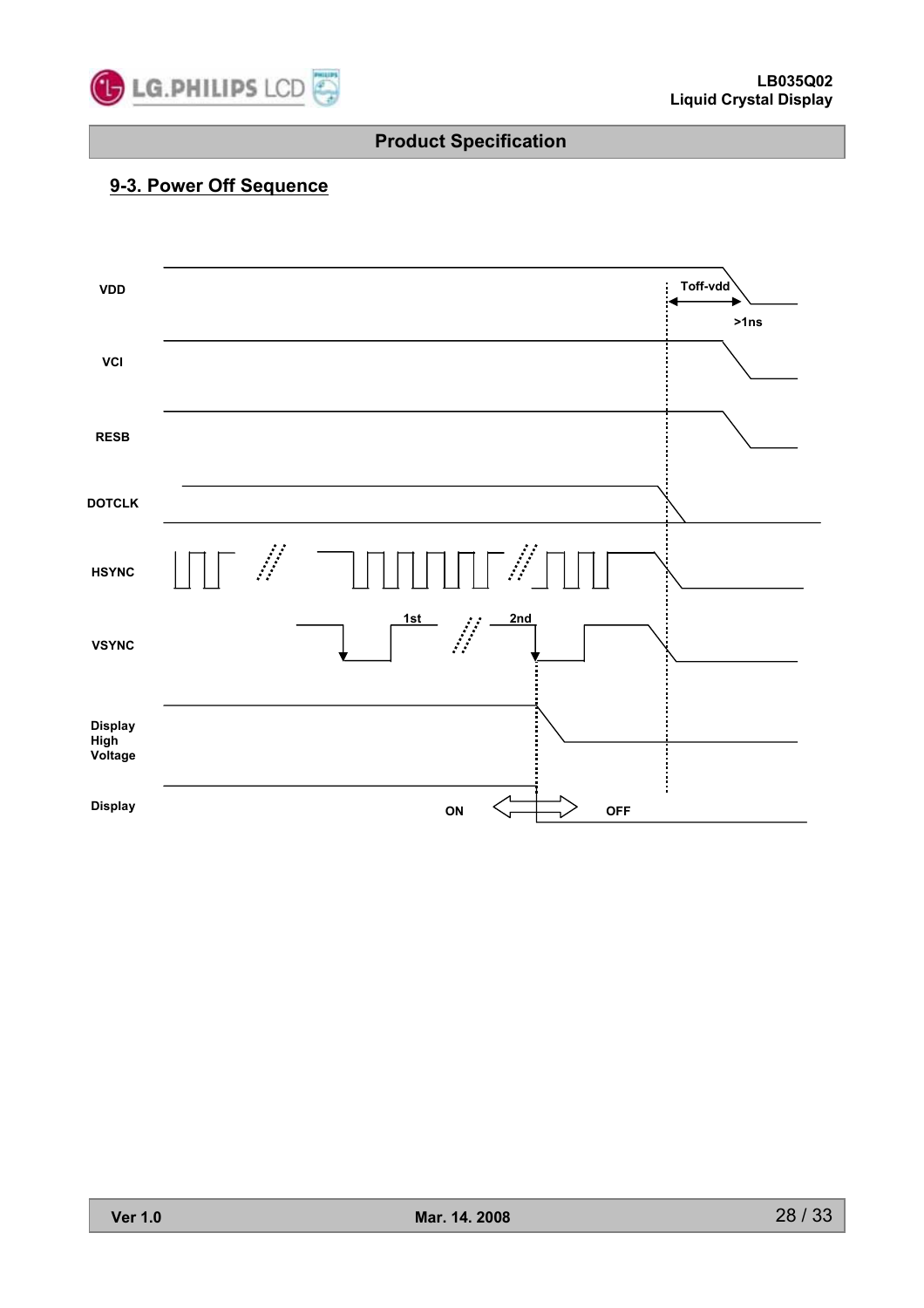

### **10. Reliability Test**

| <b>NO</b> | <b>TEST ITEMS</b>                                           | <b>CONDITION</b>                                                                        | <b>REMARK</b> |
|-----------|-------------------------------------------------------------|-----------------------------------------------------------------------------------------|---------------|
| 1         | High Temperature Storage Test                               | $Ta = 80^{\circ}$ 240h                                                                  |               |
| 2         | Low Temperature Storage Test                                | $Ta = -30^{\circ}$ 240h                                                                 |               |
| 3         | <b>High Temperature Operation Test</b>                      | $Ta = 70^{\circ}$ 240h                                                                  |               |
| 4         | Low Temperature Operation Test                              | $Ta = -20^{\circ}$ 240h                                                                 |               |
| 5         | High Temperature and High<br><b>Humidity Operation Test</b> | $Ta = 60^{\circ}$ 90%RH 240h                                                            |               |
| 6         | Shock Test (operating)                                      | Operation, 180G, 2msecm Half sine<br>$\pm$ X, $\pm$ Y, $\pm$ Z per 1time                |               |
| 7         | Vibration Test (operating)                                  | <b>Random Operation</b><br>10~200~10Hz, 0.37Oct/min, 2.0G<br>X/Y/Z direction, Per 1Hour |               |
| 8         | Thermal Shock Test                                          | $-30^{\circ}$ (0.5h) ~ 80 $\circ$ (0.5h) / 10 cycle                                     |               |

#### **[Note]**

 $T_a$ = Ambient Temperature

In the standard condition, there shall be no practical problems that may affect the display function.

#### Result Evaluation Criteria

TFT- LCD Module should be at room temperature for 2 hours when the display quality test is over. There should be no particular change which might affect the practical display function and the display quality test should be conducted under normal operating condition.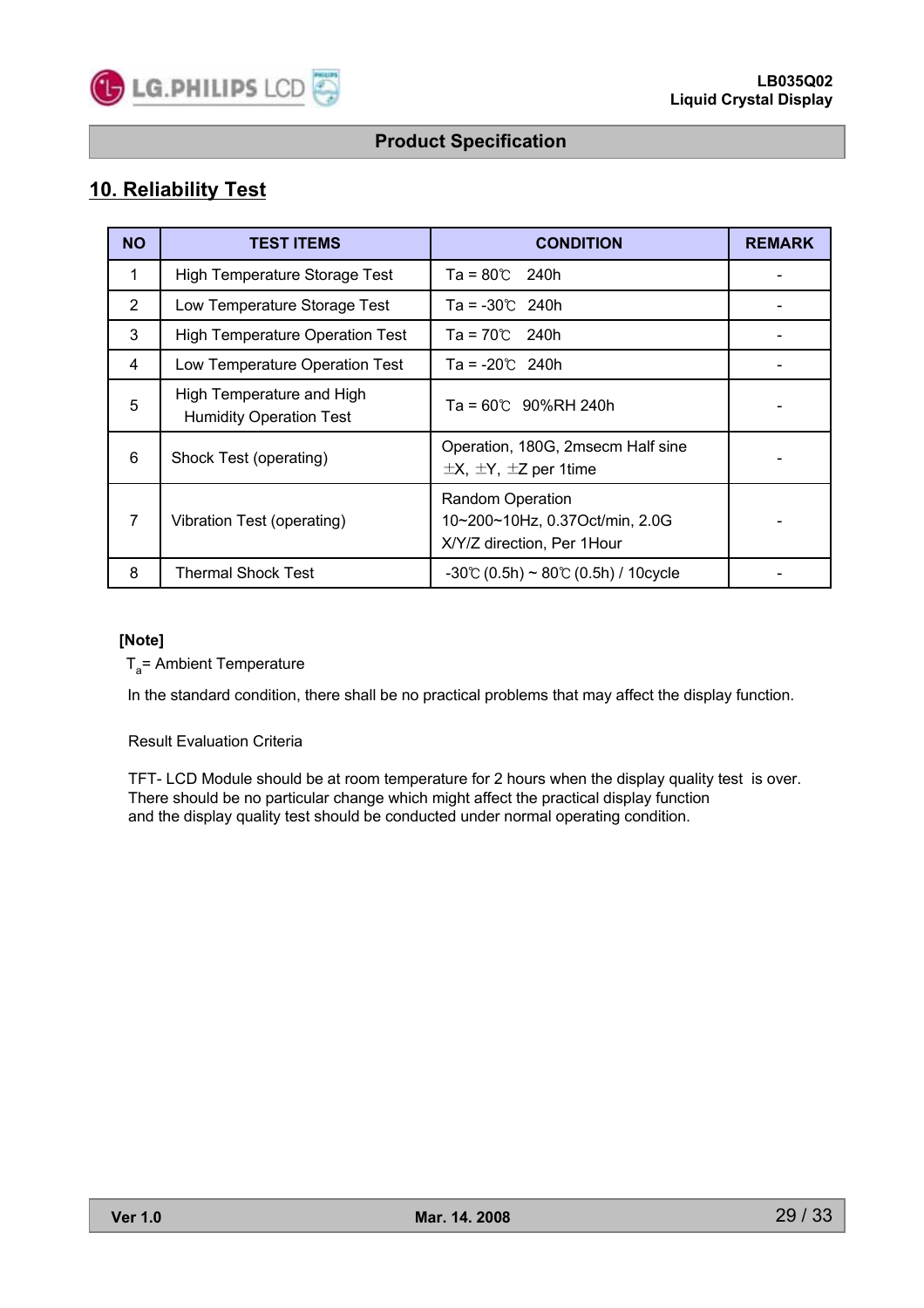

# **11. Outline Dimension**

### **11-1. Front View**



### **11-2. Rear View**

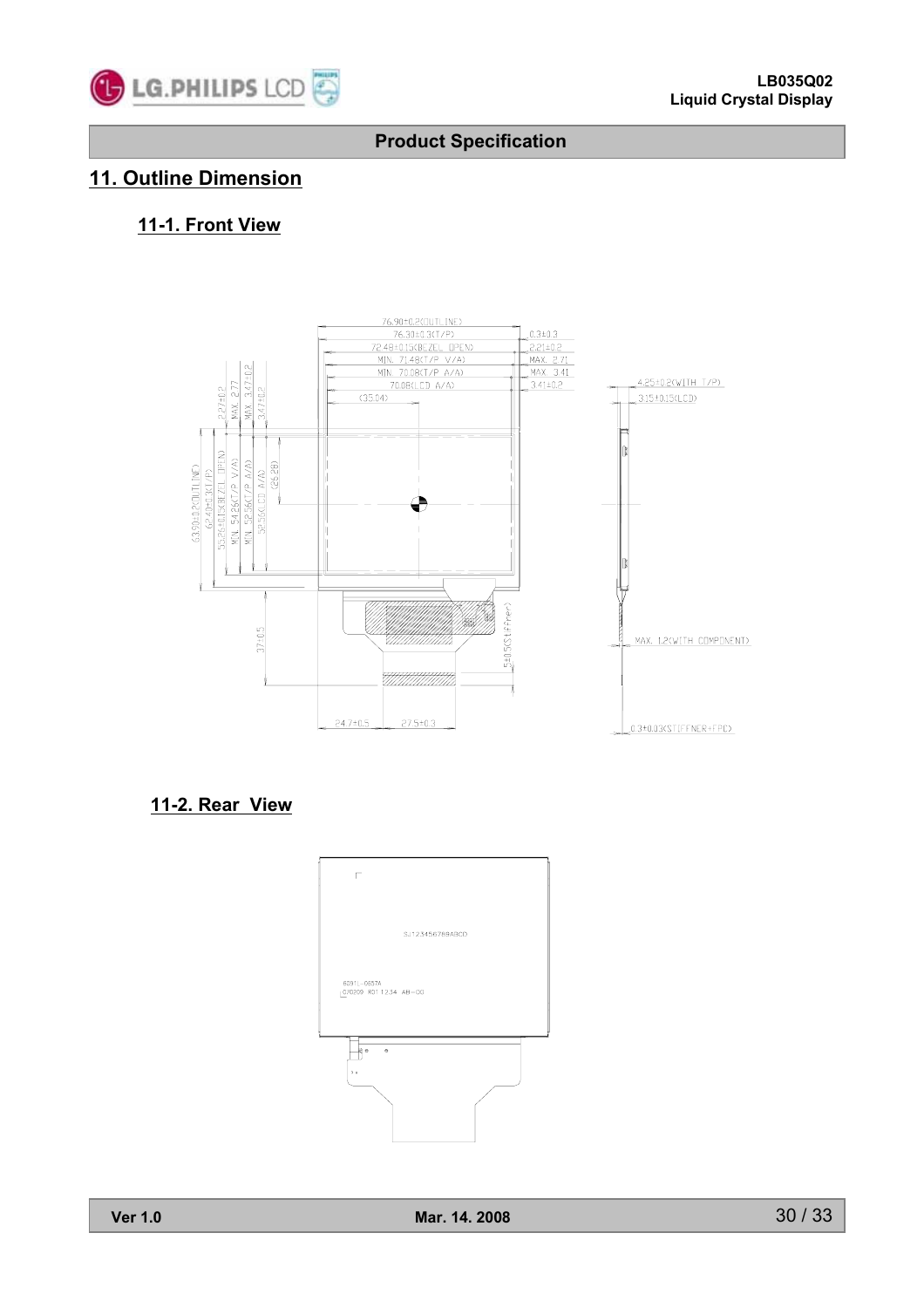

### **12. Packing**

### **12-1. Packing Form**

- a) Package quantity in one box : 135 pcs
- b) Box Size : 475mm  $\times$  348mm  $\times$  210mm
- c)  $1Box = \text{tray } 15 + 1 \text{tray (dummy, top)} = 16 \text{tray}$



| NO.            | <b>Description</b> | <b>Material</b>  |
|----------------|--------------------|------------------|
| 1              | Module             |                  |
| $\overline{2}$ | Packing, Tray      | PET(0.8t)        |
| 3              | Bag                | PE 560x 830      |
| 4              | Box                | SWR4 378x324x112 |
| 5              | Tape               | OPP 70MMx300m    |
| 6              | Label              | Art Paper 100x70 |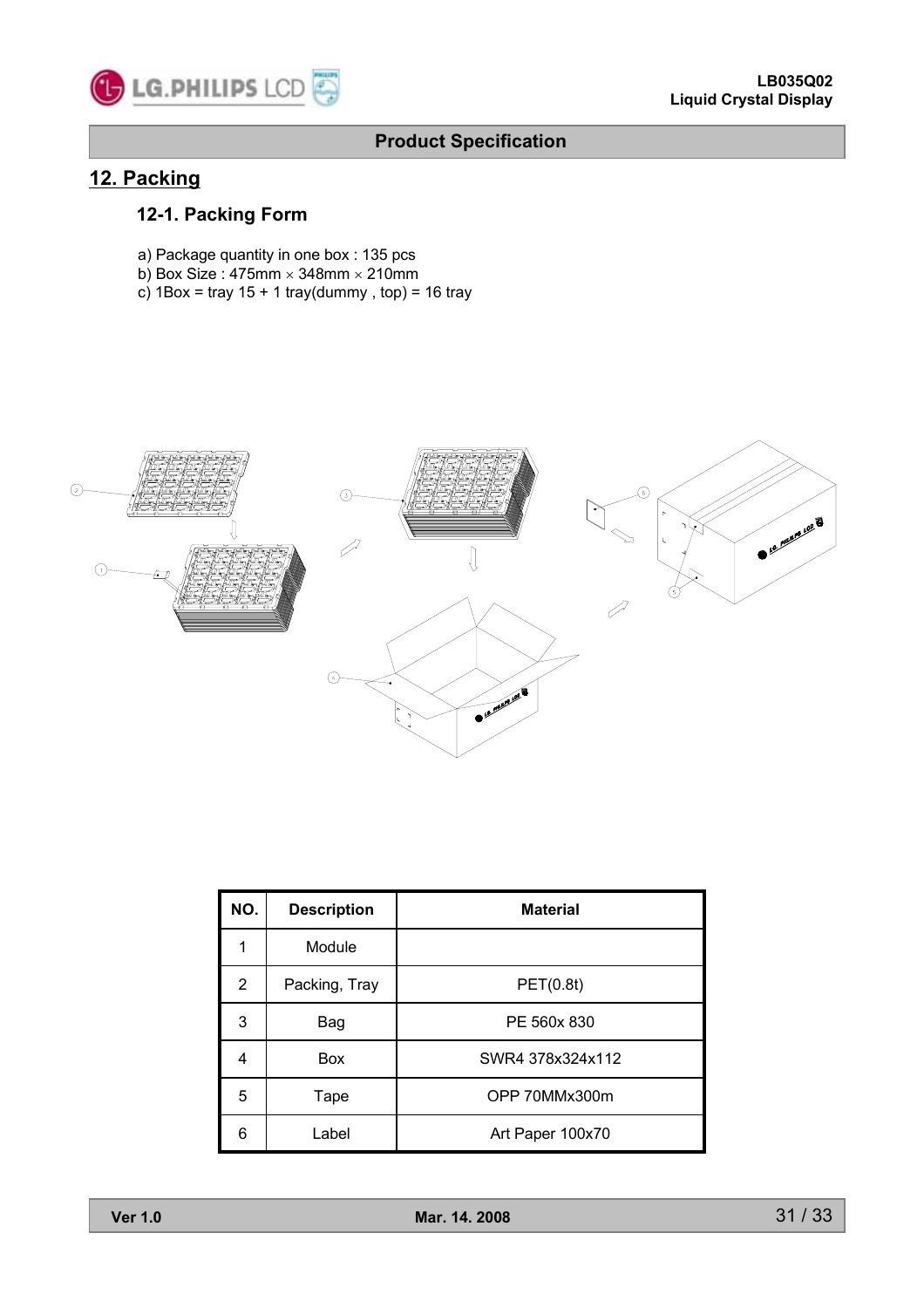

### **13. Precautions**

Please pay attention to the following when you use this TFT LCD module.

### **13-1. Mounting Precautions**

- <1> You may mount a module using four corner sides.
- <2> You should consider the mounting structure so that uneven force(ex. Twisted stress) is not aplied to the module.

And the case on which a module is mounted should have sufficient strength so that external force is not transmitted directly to the module.

- <3> Please attach a transparent protective plate to the surface in order to protect the polarizer. Transparent protective plate should have sufficient strength in order to the resist external force.
- <4> You should adopt radiation structure to satisfy the temperature specification.
- <5> Acetic acid type and chlorine type materials for the cover case are not desirable because the former

generates corrosive gas of attacking the polarizer at high temperature and the latter causes circuit break by electro-chemical reaction.

- <6> Do not touch, push or rub the exposed polarizers with glass, tweezers or anything harder than HB pencil lead. And please do not rub with dust clothes with chemical treatment. Do not touch the surface of polarizer for bare hand or greasy cloth.(Some cosmetics deteriorate the polarizer.)
- <7> When the surface becomes dusty, please wipe gently with absorbent cotton or other soft materials like chamois soaks with petroleum benzine. Normal-hexane is recommended for cleaning the adhesives used to attach front / rear polarizers. Do not use acetone and toluene because they cause chemical damage to the polarizer.
- <7> Wipe off saliva or water drops as soon as possible. Their long time contact with polarizer causes deformations and color fading.
- <8> Do not open the case because inside circuits do not have sufficient strength.
- <9> The metal case of a module should be contacted to electrical ground of your system.

#### **13-2. Operating Precautions**

- <1> The spike noise causes the disoperation of circuits. It should be lower than following voltage V=±200mV(Over and under shoot voltage)
- <2> Response time depends on the temperature.(In lower temperature, it becomes longer.)
- <3> Brightness depends on the temperature. (In lower temperature, it becomes lower.) And in lower temperature, response time(required time that brightness is stable after turned on) becomes longer.
- <4> Be careful for condensation at sudden temperature change. Condensation makes damage to polarizer or electrical contacted parts. And after fading condensation, smear or spot will occur.
- <5> When fixed patterns are displayed for a long time, remnant image is likely to occur.
- <6> Module has high frequency circuits. Sufficient suppression to the electromagnetic interference shall be done by system manufacturers. Grounding and shielding methods may be important to minimized the interference.